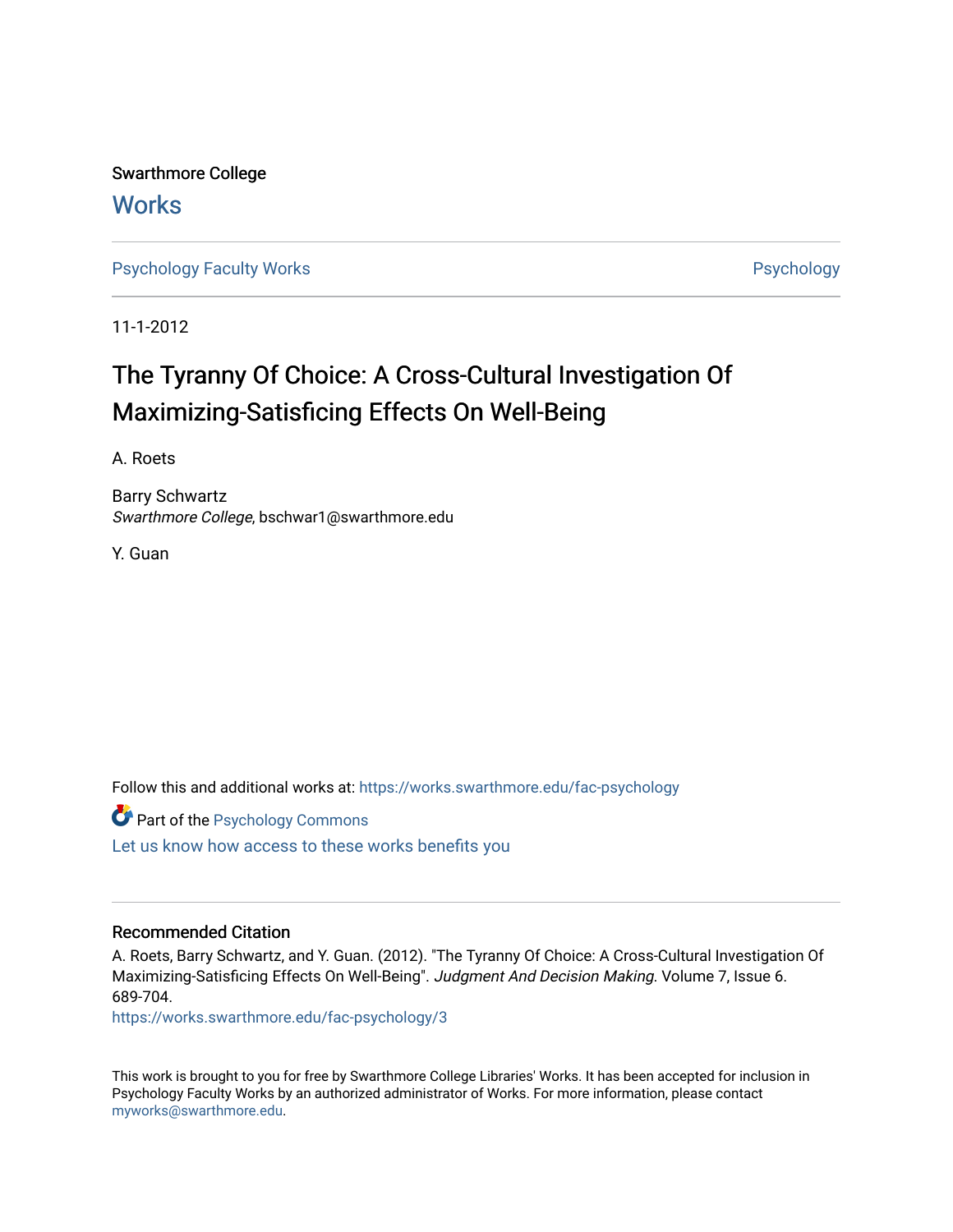# The tyranny of choice: a cross-cultural investigation of maximizing-satisficing effects on well-being

Arne Roets<sup>∗</sup> Barry Schwartz† Yanjun Guan‡

#### Abstract

The present research investigated the relationship between individual differences in maximizing versus satisficing (i.e., seeking to make the single best choice, rather than a choice that is merely good enough) and well-being, in interaction with the society in which an individual lives. Data from three distinct cultural groups (adults), drawn respectively from the U.S. (*N*=307), Western Europe (*N*=263), and China (*N*=218), were analyzed. The results showed that, in societies where choice is abundant (i.e., U.S. and Western Europe), maximizers reported less well-being than satisficers, and this difference was mediated by experienced regret. However, in the non-western society (China), maximizing was unrelated to well-being. Although in China maximizing was associated with more experiences of regret, regret had no substantial relationship to well-being. These patterns also emerged for the individual facets of the maximizing scale, although with a notable difference between the U.S. and Europe for the High Standards facet. It is argued that, in societies where abundant individual choice is highly valued and considered the ultimate route to personal happiness, maximizers' dissatisfaction and regret over imperfect choices is a detrimental factor in well-being, whereas it is a much less crucial determinant of well-being in societies that place less emphasis on choice as the way to happiness.

Keywords: well-being, maximizing, choice, cross-cultural.

### 1 Introduction

Autonomy and choice in individual decision making are highly valued in western societies. Greater choice can provide two types of benefits. First, it can enable choosers to find exactly what they want. And, secondly, it can enhance their feeling of autonomy and freedom. Nonetheless, various studies have recently cautioned that unlimited choice may come at a price and does not always benefit mental health and well-being (e.g., Botti & Iyengar, 2004, 2006; Botti, Orfali & Iyengar, 2009; Fisman, Iyengar, Kamenica & Simonson, 2006, Iyengar, Jiang & Huberman, 2004; Iyengar & Lepper, 2000; but see Chernev, 2003; Scheibehenne, Greifeneder & Todd, 2009, 2010, for contrary evidence). In this regard, Schwartz (2000, 2004) argued that, as options are added within a domain of choice, several problems may materialize. First, the process of collecting adequate and complete information about options makes choosing more laborious. Second, as options expand, people's standards for what is an acceptable outcome rise. And thirdly, people may come to believe that any imperfect result is their fault, because, with so many options, they have no excuse for not getting the "right" one. Ironically, however, the more options there are, the more likely it becomes that one does not choose the best option (e.g., Hanoch, Rice, Cummings & Wood, 2009; Hanoch, Wood, Barnes, Liu & Rice, 2011). These problems have become especially relevant in contemporary western societies<sup>1</sup>, where people are overwhelmed by near-unlimited options in all domains of life. In this regard, Bellah, Madsen, Sullivan, Swinder, and Tipton (1985) already argued that people in western societies feel increasingly uneasy about their life decisions because they are unsure about whether they are making the right choices, and according to Schwartz (2000, 2009), this "excess of freedom" (p. 79) has resulted in a dramatic increase in people's dissatisfaction with their lives and even in clinical depression.

However, not everybody may be equally sensitive to the problems that come with exposure to an abundance

This research was supported by a research grant from the National Fund for Scientific Research-Flanders (Belgium) awarded to the first author.

<sup>∗</sup>Department of Developmental, Personality and Social Psychology, Ghent University, Henri Dunantlaan 2, B-9000, Ghent, Belgium. Email: Arne.Roets@Ugent.be.

<sup>†</sup>Swarthmore College, U.S.A.

<sup>‡</sup>Renmin University of China, People's Republic of China.

<sup>&</sup>lt;sup>1</sup>In line with Henrich, Heine, and Norenzavan (2010), we use the term "western" to refer to those countries clustered in the northwest of Europe (including Belgium and the Netherlands), and British-descent countries such as the United States. Although we recognize the limitations of this label, we believe it is the most appropriate label for the present study.

We refer to Western Europe, the U.S., and China as different "societies," with the term *society* being largely interchangeable with the term *culture*. However, when using the term society, we want to signal that the distinction is not limited to cultural values, but also pertains to substantial differences in, for example, economic and political systems, which are not explicitly captured by the label *culture*.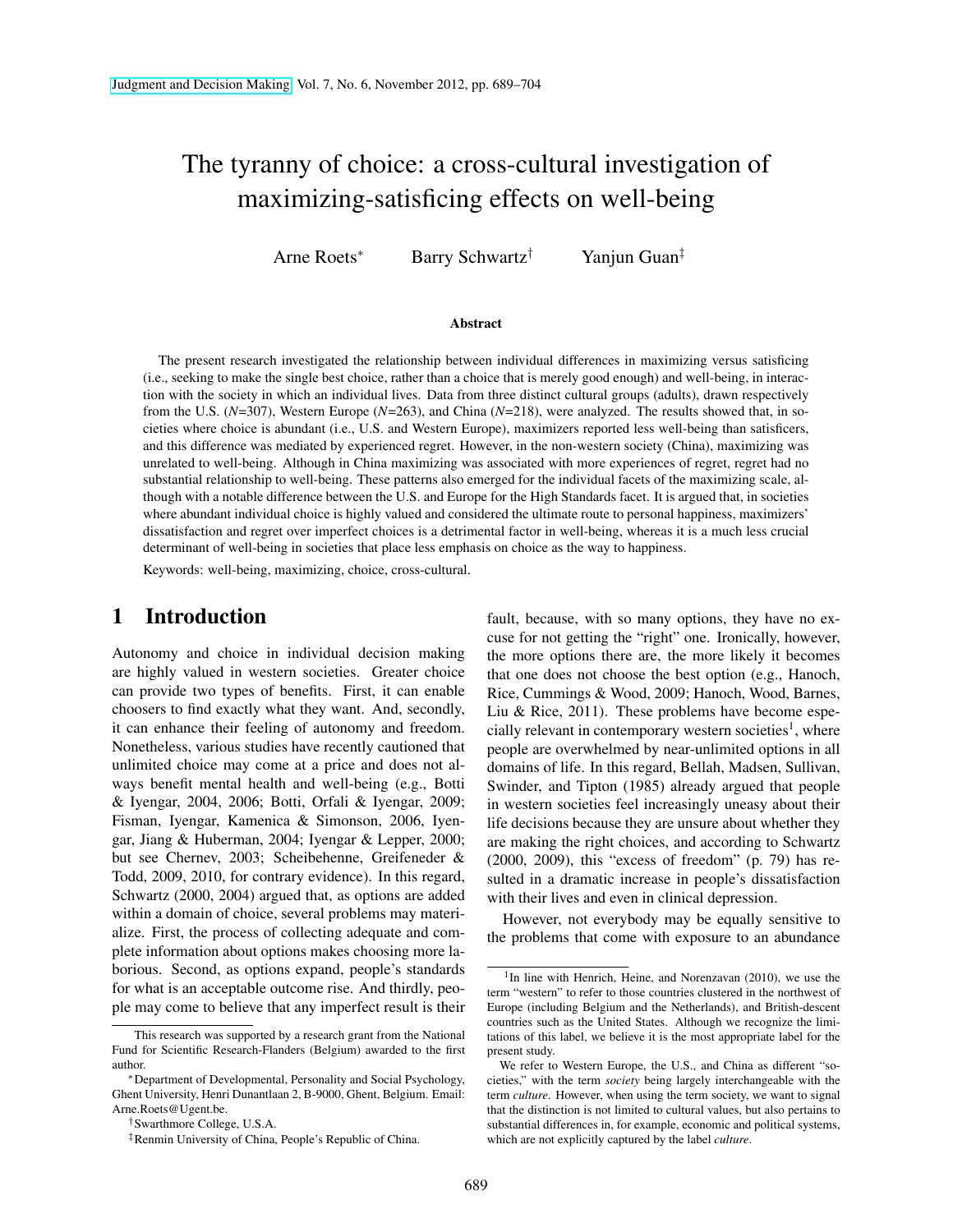of choice. It has been argued that people who always want to maximize the outcomes of their choices are most vulnerable to the negative effects of too much choice (e.g., Schwartz, 2000; Schwartz, Ward, Monterosso, Lyubomirsky, White & Lehman, 2002). For these people, an excess of options becomes problematic because, to make sure they choose the optimal option, all information about each alternative has to be considered, which is often difficult or even impossible. Moreover, there is likely to be a lingering doubt that the best option has nevertheless been missed, especially when it has not been possible to consider all options. Hence, the potential for regret is ever present, because there is always the possibility that there is a better option "out there", and failing to find it means a failure to optimize personal satisfaction. On the other hand, people can approach choices differently, using a "good enough" strategy, in which any option that meets a certain threshold of acceptability is considered satisfactory. In this approach to choice, the individual does not have to consider all information about each option, the standards for what is acceptable are more modest (meaning that several options can be satisfactory) and these standards do not depend on the number of options (because adding more options does not suddenly render a good option unacceptable). Moreover, there is no failure in choosing a merely decent, but not perfect, option when adopting a "good enough" approach to choice.

Importantly, Schwartz et al. (2002) found considerable, stable individual differences in people's dispositional tendency to use either a "good enough" strategy or a "maximizing" strategy. People on either side of this dispositional continuum have been labeled satisficers and maximizers, respectively, and the latter group is expected to be more vulnerable to the problems that arise from an excess of choice. Indeed, various studies showed that maximizers experience higher levels of regret compared to satisficers and that they show lower levels of satisfaction with decisions, and lower levels of well-being more generally. They are more dissatisfied with their lives, less happy, more depressed, and less optimistic (e.g., Chang et al., 2011; Dar-Nimrod, Rawn, Lehman & Schwartz, 2009; Iyengar, Wells & Schwartz, 2006; Purvis, Howell & Iyer, 2011; Schwartz et al., 2002).

#### 1.1 The potential role of society in the relationship between individual maximizing and well-being

Studies showing that a dispositional tendency to maximize (measured with the Maximizing scale, see below) can have detrimental effects on the individual's psychological well-being have generally been conducted in the U.S., where choice is indeed abundant or even excessive in everyday life and where individual choice and self-determination are considered to be the ultimate way to pursue personal happiness and well-being (Schwartz, 2000; 2004). Importantly, the seminal cross-cultural work on value clusters by Shalom Schwartz (1999) has shown that personal autonomy is not only highly valued in the U.S. but also in Western Europe. Indeed, both cultures consider personal choice as an important path toward happiness, and although in Western Europe, the number of options for some choices in everyday life (e.g., buying cereal) may not be as excessive as in the U.S., the options are certainly also abundant (Henrich, Heine & Norenzavan, 2010). Hence, a negative relationship between maximizing and well-being can be expected in Western Europe as well.

However, Henrich and colleagues (2010) also argued that to understand human psychology, behavioral scientists cannot assume their findings obtained in western countries to be broadly generalizable. In particular, the authors explicitly referred to substantial differences between western versus non-western societies "in the extent to which people value choice and in the range of behaviors over which they feel they are making choices" (p. 71) as prime examples for their assertion. In non-western societies, the context and meaning of individual choice may be quite different from the U.S. and Western Europe; individual choice may be less valued, the number of options in everyday choices (e.g., job or consumer choices) may be more limited, and "personal" choices may to be more strongly directed by the government. For instance, in China, the opportunities to hold state sector jobs and have employer-provided healthcare benefits were greatly influenced by China's hukou system, which is an institution that controls population movement (Liu, 2005). Moreover, in at least some Asian societies, the very notion of "choice" is less salient and less tied into definitions of self than it is in western societies (e.g., Markus & Schwartz, 2010; Savani, Markus, Naidu, Kumar & Berlia, 2010).

It could be argued that, if choices and options in a society are less abundant, gaining adequate information about the different options to make a choice is actually more achievable. Also, people's standards for what is acceptable are likely to be more modest and an imperfect outcome can be more easily attributed to the mere lack of a perfect option in the limited set of possible outcomes, or to external factors such as government regulations. Finally, if notions of the self are less tied up with the idea of choice, making imperfect choices is likely to be less consequential. Hence, it seems that many of the choice-related problems leading to reduced well-being may be eliminated by the boundaries of the societal context. When it comes to individual psychological wellbeing, could it be that maximizers—who are most vulnerable to the negative effects of excessive choice—are actually better off in non-western cultures like China than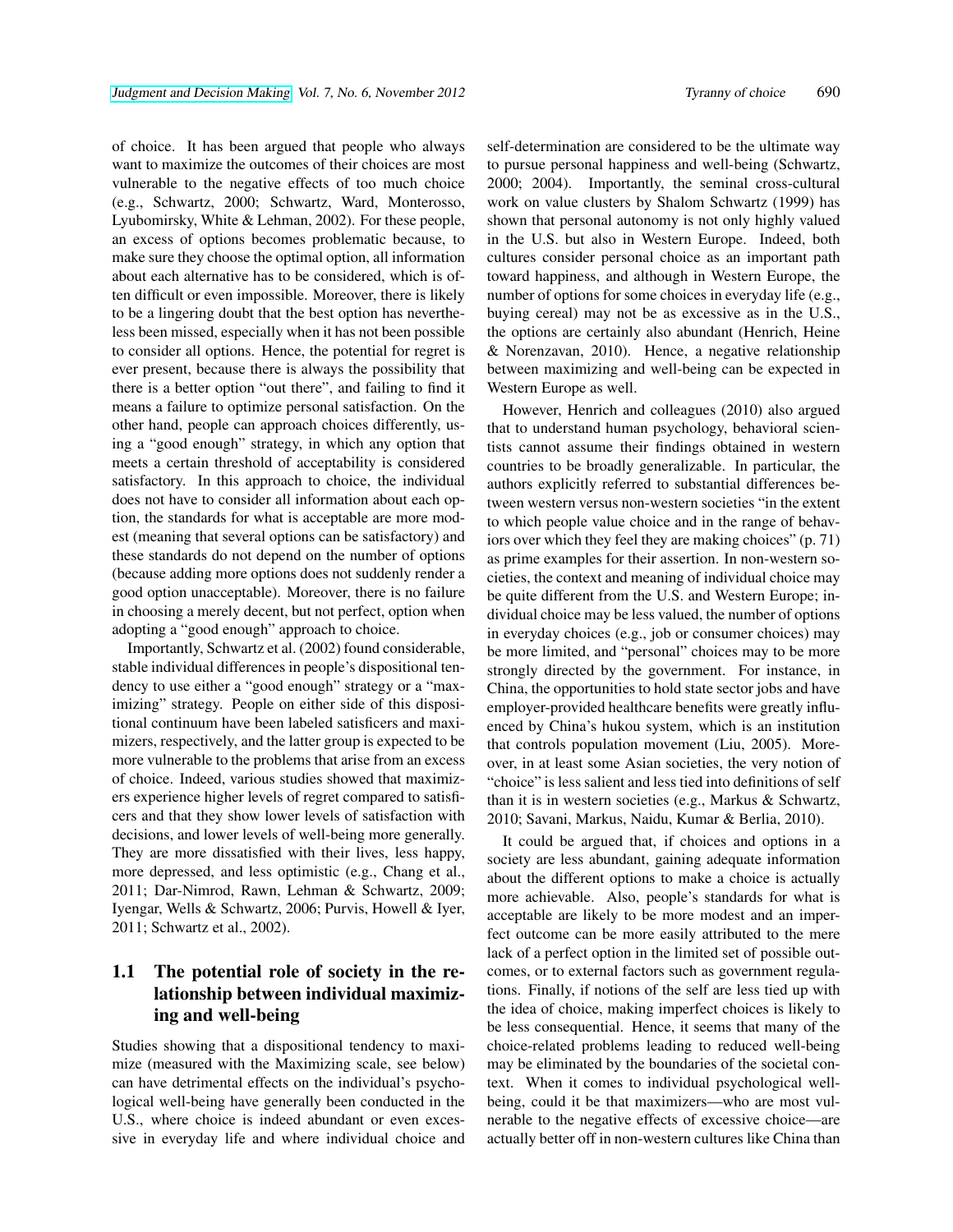they are in the U.S. or Western Europe? In particular, it is possible that maximizers in China experience regret over imperfect outcomes just like their counterparts in western societies, but, given that individual choice is less abundant and less valued as the way to happiness, such regret may be less detrimental to general well-being than it is in societies that have this abundance of choice, that attach paramount value to individual choice, and that attribute unhappiness to failure to make the right choices.

## 1.2 Measuring individual differences in maximizing

To measure individual differences in the tendency to maximize, Schwartz et al. (2002) developed a 13-item Maximization Scale consisting of three facet scales (see Appendix A). The Alternative Search facet scale contains six items and taps into the degree to which an individual keeps searching for "better" alternatives, even after having found a satisfying one. The Decision Difficulty facet scale is composed of four items and refers to experiencing difficulty in everyday choosing and decisions. The High Standards facet scale consists of three items and refers to being satisfied only by meeting the highest standards and choosing the single best option. As a general measure, Schwartz et al.'s (2002) Maximizing Scale has been successfully used in previous research, and individuals scoring high on the scale have repeatedly been found to experience lower levels of well-being (e.g., Chang et al., 2011; Iyengar et al., 2006; Purvis, Howell & Iyer, 2011; Schwartz et al., 2002). Nonetheless, there has been some controversy about the meaning of the scale and its relationships with well-being at the facet level. The High Standards facet in particular, and its relationships with the other facets and with well-being, has been the subject of scholarly debate. Recently, a study by Rim, Turner, Betz, and Nygren (2011) showed that, in line with expectations, the Decision Difficulty and Alternative Search facets were negatively related to optimism and self-regard, but the High Standards facet showed small positive relationships to optimism and self-regard in two samples of U.S. undergraduate students. Similar results were obtained by Purvis et al. (2011), who investigated the relationships of the facet scales with life satisfaction and happiness. Previously, Diab, Gillespie, and Highhouse (2008) had already focused on the High Standards facet, which they believed to be central to the maximizing concept. In particular, they constructed an alternative scale including the three items of Schwartz et al.'s (2002) High Standards facet and six additional items tapping into "a general tendency to pursue the identification of the optimal alternative" (p. 365). Subsequently, in a sample of U.S. undergraduate psychology students, these authors found that, unlike the Schwartz et al. (2002) Maximizing

Scale, their alternative scale was unrelated to life satisfaction. Based on these findings, it has been argued that the high standards aspect of maximizing may not have a detrimental effect on well-being (Diab et al., 2008) or that it might even be beneficial (Rim et al., 2011).

Reviewing the literature in this debate and the items of the High Standards facet scale, we believe that the inconsistent findings regarding the effect of high standards on well-being may be due to the inherent ambivalence of the high standards concept and the items used to measure it. Indeed, having high standards in making choices can be interpreted (by both researchers and participants) as "nothing but the perfect choice is good enough for me", but also as "I'm not easily content and I aim to get the most out of my choices." These two interpretations are highly reminiscent of a recurrent issue in the related concept of perfectionism. In particular, in his seminal work on perfectionism, Hamacheck (1978) made a distinction between "Normal" and "Neurotic" forms of perfectionism, in which normal perfectionists are those who "derive a very real pleasure from labors of a painstaking effort and who feel free to be less precise as the situation permits" (p. 15), whereas neurotic perfectionists are those "whose efforts—even their best ones—never seem quite enough... and are unable to feel satisfaction" (p. 15). Various labels have been used in the literature (Stroeber & Otto, 2006) to denote this distinction between "positive" (adaptive) and "negative" (maladaptive) perfectionism, but evidence for their opposite effects on a variety of outcomes is plentiful and fairly consistent. In a recent review of the perfectionism literature, Stoeber and Otto (2006) concluded that, despite the mixed findings in previous research, there is overall evidence that the adaptive form of perfectionism is often associated with a variety of positive outcomes and higher well-being, whereas the maladaptive form is associated with negative outcomes and lower well-being. For example, recently, Chang et al. (2011) showed opposite effects of these two forms of perfectionism on life satisfaction. This study also revealed strong relationships between negative perfectionism and maximizing. Yet, most interestingly, weaker but substantial relationships between positive perfectionism and maximizing were obtained as well. Hence, insights from the perfectionism literature may prove helpful for a better understanding of the high standards aspect of maximizing and its ambiguous relationship with well-being.

Although we acknowledge the current controversy about what the Schwartz et al.'s (2002) Maximizing Scale measures, and what a maximizing scale *should* measure, we believe this three-faceted Maximizing Scale is the most appropriate and most informative for the present research to assess cultural differences in maximizing and its correlates, as well as to provide insights in the debated High Standards facet.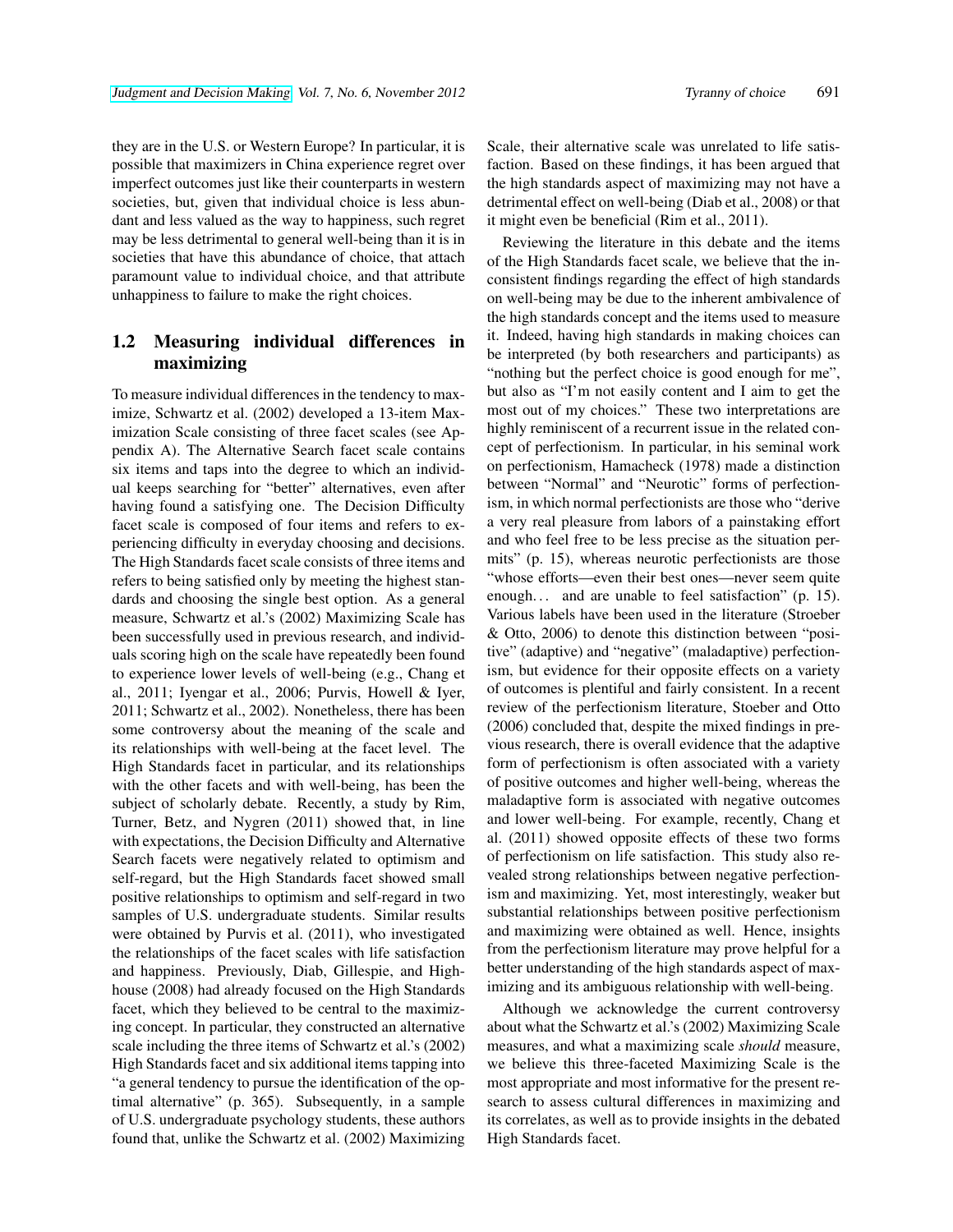#### 1.3 The present research

The main research objective of the present study was to investigate possible societal differences in the relationship between maximizing and general well-being. In particular, we hypothesized that 1a) there is a strong link between maximizing and well-being in the U.S., consistent with previous research, 1b) this relationship also emerges in other western societies (i.e., Western Europe), and 1c) this link is considerably weaker or even absent in nonwestern societies (i.e., China). Moreover, we investigated the role of regret—proposed by Schwartz et al. (2002) to be a principle mediator of the detrimental effect of maximizing on well-being—in each society. In particular, we hypothesized that 2a) maximizing increases the likelihood of experiencing regret, largely independent of the society in which one lives, but 2b) in societies were individual choice is abundant and explicitly proclaimed as *the* way to self-actualization and happiness (i.e., western societies), decisional regret has a much more profound impact on individual well-being than in societies in which choice is less central and less available. Hence, in our hypotheses, we propose that maximizing does not have the same detrimental impact on well-being in China as it has in western societies because, although maximizing increases regret, the experience of regret over imperfect individual choices does not affect the individual's wellbeing as much in China as it does in western societies.

We tested our hypotheses for the overall Maximizing Scale, but also for the three Maximizing facet scales individually, and we particularly focused on the High Standards facet that has yielded inconsistent findings in previous research.

Also, whereas previous research usually considered only one or two specific measures related to well-being, we adopted a more comprehensive approach, using five different indicative measures to obtain a stable, global measure of well-being.

## 2 Method

#### 2.1 Participants

The present sample consisted of adult respondents from three different societies: 263 participants from the central part of Western Europe (78% Dutch-speaking Belgian and 22% Dutch respondents), 218 participants from mainland China, and 307 participants from the U.S. completed the full questionnaire. The European sample and the Chinese sample were recruited by research students from a Belgian and a mainland Chinese university, respectively, who contacted their own and their parents' extended social network. Participants in the U.S. were recruited from a pool of registered online participants in

various research projects conducted by faculty and students at a west coast U.S. business school. European and U.S. respondents who agreed to participate in the study were provided with a web-link to complete the questionnaire anonymously on a secure university website. Chinese respondents were given the choice between completing the questionnaire online or in pen and paper format.

In all three subsamples, most of the participants were female (65%, 61.5%, and 66.1% in Europe, China, and the U.S. respectively) and most participants had received some form of higher education (69.6%, 89.9%, and 85.2%, respectively). Mean age was 34.3, 32.6, and 41.1 years in the European, Chinese and U.S. subsample, respectively. With regard to income, 23.3% (Europe), 12.8% (China) and 10.5% (U.S.) reported to have a "substantially less than average" income, 15.2%, 33.5%, and 19.1% had a "less than average" income, 40.5%, 50.9%, and 46.2% reported an "average" income, 14.8%, 2.8%, and 20.3% reported a "more than average" income, and 6.2%, 0.0%, and 3.6% reported a "substantially higher than average" income.

#### 2.2 Measures

Participants completed a questionnaire including the Maximizing Scale, the Regret Scale, a perfectionism scale, and a variety of scales tapping into general wellbeing. Means, SD's and Cronbach alpha's for the total sample and the three subsamples are reported in Table 1, and intercorrelations between the variables are reported in Appendix B. The Dutch and the Chinese versions of the questionnaire were carefully translated by native speakers with high proficiency in English (i.e., the first and third authors, respectively) who double-checked the final translation with other colleagues.

*Maximizing Scale*. All participants completed the 13 item Maximizing Scale (Schwartz et al., 2002) on 6-point Likert-type scales ranging from (1) completely disagree to (6) completely agree. The different items in this scale generally refer to everyday behaviors that are easily recognizable for Americans, Europeans and Chinese alike (e.g., watching TV, shopping for a gift, see Appendix A). Exploratory Factor Analysis with Oblimin rotation in the total sample and in each subsample revealed a similar structure with three correlated components, and items generally loading on the expected facet.<sup>2</sup> For the total

 $2$ In all three samples, the items from the High Standards facet clearly loaded on a separate component with a range of [.61–.83], [.64–.71], and [.65–74], in the sample from the U.S., China and Europe, respectively. The items from the Decision Difficulty facet also clearly loaded on a separate component with a range of  $[0.60-0.80]$ ,  $[0.62-0.76]$ , and [.51–70], respectively, except for item 8 in the European sample which only loaded .19 on the expected component and had its primary loading on Alternative Search. Items from the Alternative Search facet also loaded on a separate component with a range of [.42–.80], [.51–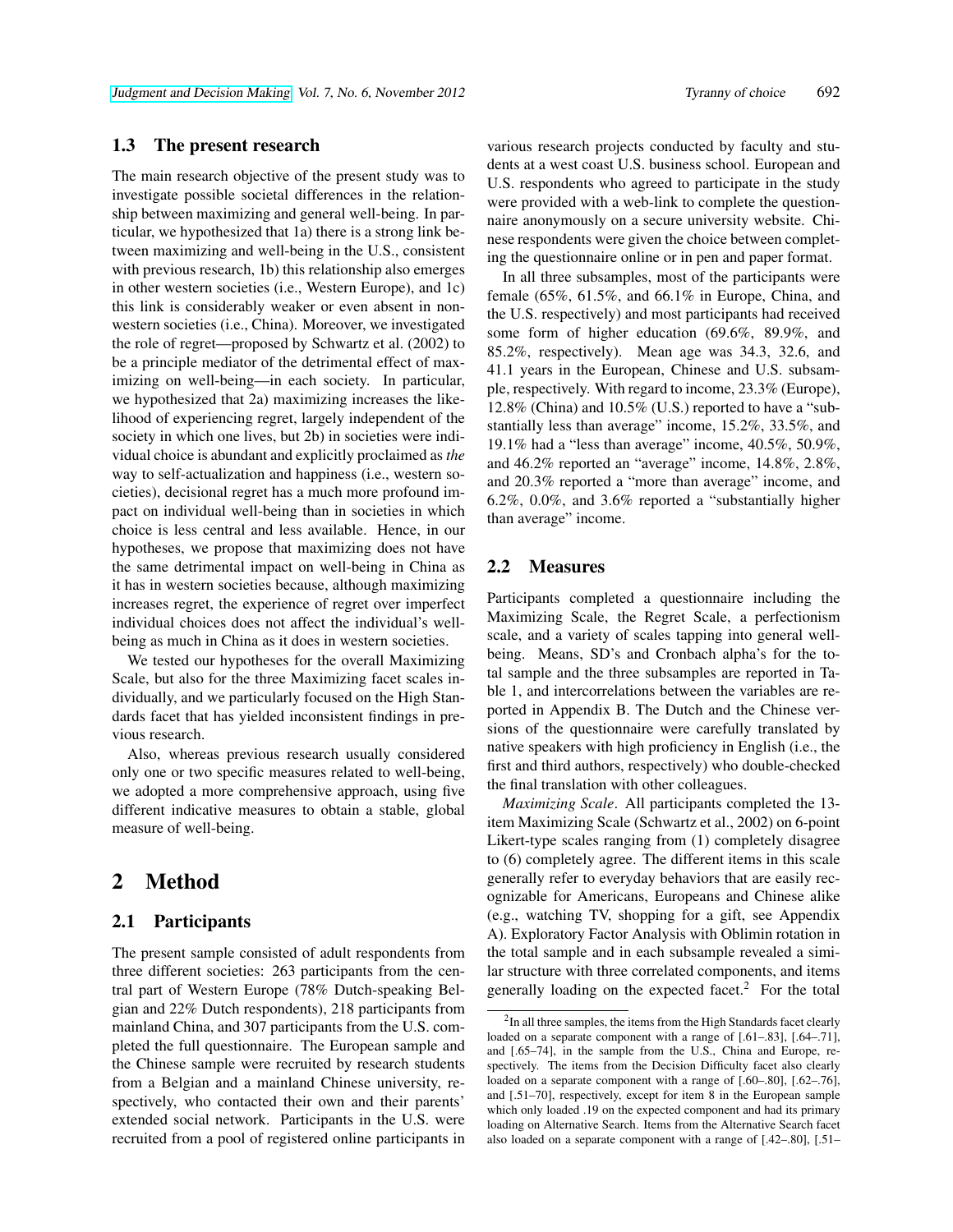|                            | Total      |          |            | Europe   |            | China    | U.S.       |          |
|----------------------------|------------|----------|------------|----------|------------|----------|------------|----------|
|                            | M(SD)      | $\alpha$ | M(SD)      | $\alpha$ | M(SD)      | $\alpha$ | M(SD)      | $\alpha$ |
| Maximizing $[1-6]$         | 3.34(0.76) | .78      | 3.10(0.69) | .73      | 3.46(0.74) | .80      | 3.48(0.77) | .78      |
| <b>Alternative Search</b>  | 3.27(0.93) | .69      | 2.98(0.88) | .64      | 3.37(0.90) | .67      | 3.44(0.93) | .67      |
| <b>Decision Difficulty</b> | 3.09(0.05) | .65      | 2.90(0.91) | .50      | 3.25(0.01) | .73      | 3.13(0.17) | .73      |
| <b>High Standards</b>      | 3.83(0.94) | .59      | 3.59(0.94) | .57      | 3.89(0.91) | .59      | 4.01(0.90) | .59      |
| Regret $[1-6]$             | 3.53(1.09) | .80      | 3.25(1.06) | .77      | 3.87(0.92) | .74      | 3.54(1.03) | .84      |
| Perceived Stress [1–5]     | 2.76(0.59) | .87      | 2.69(0.57) | .89      | 2.78(0.47) | .78      | 2.79(0.66) | .89      |
| Happiness $[1-7]$          | 4.86(1.27) | .85      | 4.91(1.17) | .85      | 4.90(1.19) | .74      | 4.78(1.40) | .90      |
| Satisfaction [1-7]         | 4.03(1.04) | .90      | 4.72(1.22) | .88      | 4.08(1.38) | .88      | 4.48(1.43) | .92      |
| GHQ-12 [1-4]               | 3.13(0.64) | .70      | 3.04(0.58) | .91      | 2.89(0.49) | .85      | 2.98(0.67) | .91      |
| WHO Well-being $[1-6]$     | 4.03(1.04) | .88      | 3.97(0.95) | .87      | 3.45(1.09) | .90      | 4.05(1.08) | .89      |
| Pos. Perfectionism $[1-5]$ | 3.20(0.77) | .82      | 3.00(0.78) | .82      | 3.21(0.71) | .78      | 3.37(0.77) | .83      |
| Neg. Perfectionism $[1-5]$ | 2.51(0.87) | .89      | 2.35(0.82) | .87      | 2.73(0.80) | .87      | 2.50(0.92) | .92      |

Table 1: Mean, standard deviation and Chronbach's alpha for the measures (total sample and subsamples).

sample, intercorrelations between the components were:  $r = .35$  for High Standards and Decision Difficulty,  $r =$ .32 for High Standards and Alternative Search, and *r* = .19 for Decision Difficulty and Alternative Search (all *p* < .001), and intercorrelations between the computed facet scales were  $r = .45$ ,  $r = .41$ , and  $r = .25$  (all  $p < .001$ ).

*Regret Scale*. All participants completed the 5-item Regret Scale (Schwartz et al., 2002) on 6-point Likerttype scales ranging from (1) completely disagree to (6) completely agree. Given that the internal reliability analysis showed that the only reverse-coded item (i.e., item 1) reduced the internal consistency of the scale in all three subsamples, this item was not included to calculate the scale scores.

*Well-being*. To obtain a comprehensive measure of general well-being, we administered and combined a series of relevant and well-validated scales. Participants completed the 4-item Happiness with Life Scale (Lyubomirsky & Lepper, 1999), the 5-item Satisfaction with Life scale (Diener, Emmons, Larsen & Griffin, 1985), the 14-item Perceived Stress Scale (Cohen, Kamarck & Mermelstein, 1983), the 12-item version of the General Health Questionnaire (Goldberg & Williams, 1988) and the 5-item General Well-Being Index by the World Health Organization (1998). All scales were completed on Likert-Type scales (see Table 1) with the appropriate labels, which depended on the individual scale. To obtain an overall, comprehensive measure of general well-being, we extracted a single component based on the five scale scores. This component explained 70.76% of the variance with loadings between |.78| and |.87| for the five scales.

*Perfectionism*. We administered the 7-item Personal Standards and the 9-item Concern over Mistakes facet scales of the Frost Multidimensional Perfectionism Scale (Frost, Marten, Lahart, & Rosenblate, 1990) on 5-point Likert-type scales. These facets have been strongly and straightforwardly linked with the positive (adaptive) and the negative (maladaptive) aspect of perfectionism, respectively (e.g., Frost, Heimberg, Holt, Mattia & Neuberger, 1993). We will refer to these two facet scales as "positive" and "negative" perfectionism.

# 3 Results

To test our hypotheses, we conducted a series of regression analyses<sup>3</sup> investigating 1) the main and interaction

<sup>.84],</sup> and [.46–84], respectively, except for item 12, which loaded .32 in the European sample and item 7 which loaded .34, .23, and .16 on the expected component, in the U.S., China and Europe, respectively, but had a (slightly) higher primary loading on the Decision Difficulty component. Given the overall correspondence of the components with the theoretical facets, we maintained Schwartz et al.'s (2002) outline to compute facet scale scores, in order to allow direct comparability with previous and future studies.

<sup>3</sup>This procedure allows for the most detailed and informative, stepby step analysis of our data and was therefore chosen over multi-sample SEM. The latter method would immediately signal whether the combined set of relationships differs between samples overall, but requires a considerable number of additional analyses to identify which relationships in which samples differ and to what degree exactly. Moreover, controlling for demographic variables in SEM is less straightforward than in regression analyses. We therefore believe the regression analyses give a more logical and transparent overview of the results (including figures depicting the results of each step of the moderated mediation model).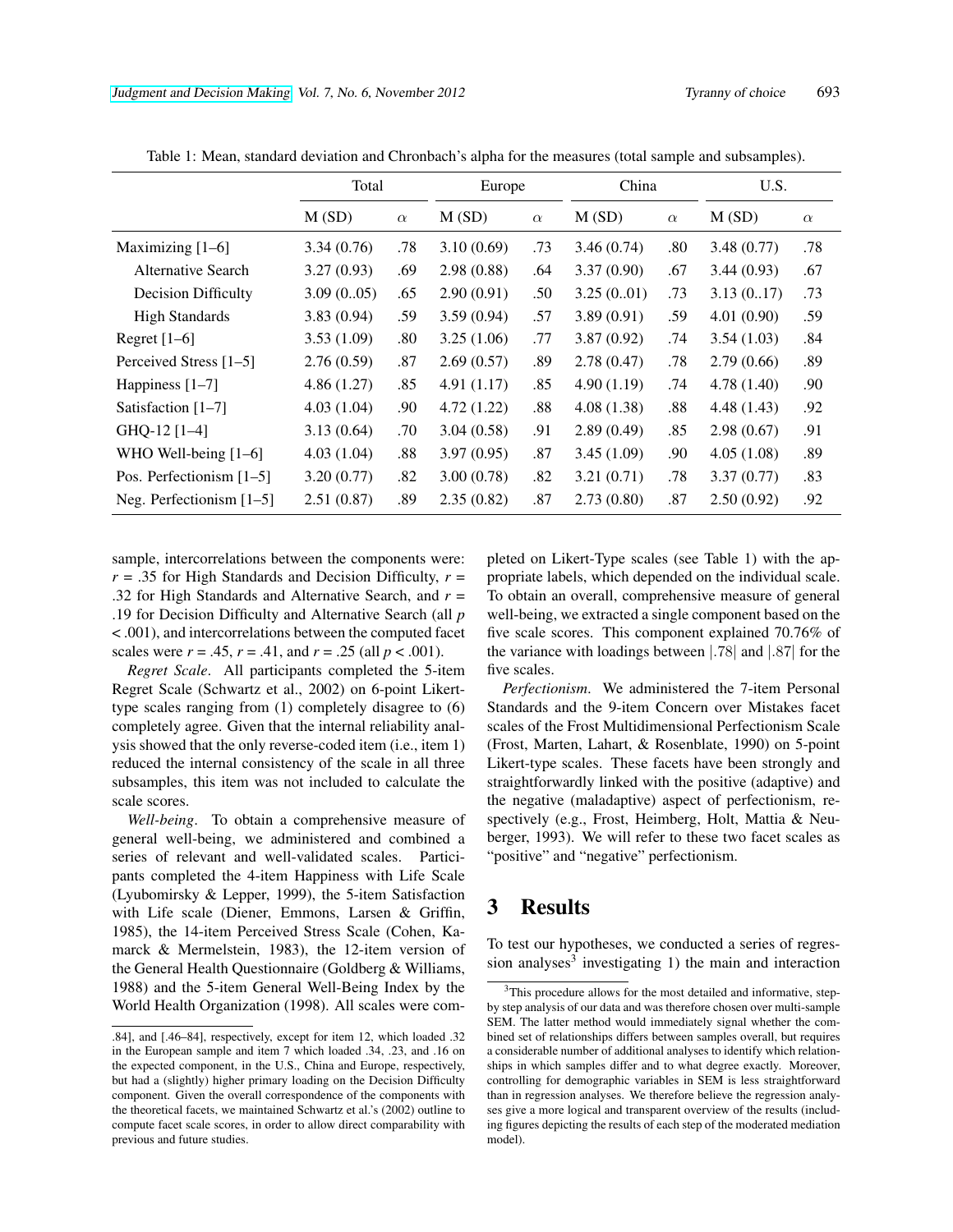|                                                             | Step 1   | Step 2    | Step 3    |
|-------------------------------------------------------------|----------|-----------|-----------|
| <b>Sex</b>                                                  | $-.00$   | .02       | .02       |
| Age                                                         | $.09*$   | .02       | .01       |
| Income                                                      | $.19***$ | $19***$   | $.19***$  |
| Education                                                   | $.08*$   | $.08*$    | $.08*$    |
| Maximizing                                                  |          | $-.30***$ | $-.10$    |
| Dummy 1 (Europe-China)                                      |          | .01       | .00       |
| Dummy 2 (U.S.-China)                                        |          | .00       | .02       |
| Maximizing $\times$ Dummy1                                  |          |           | $-.19***$ |
| Maximizing × Dummy2                                         |          |           | $-.15**$  |
| $R^2$                                                       | $.06***$ | $.14***$  | $.15***$  |
| $N_{\text{obs}}$ *** $\sim 0.01$ ** $\sim 0.1$ * $\sim 0.5$ |          |           |           |

Table 2: Results from the regression analysis testing the main and interaction effects of maximizing and society on well-being ( $\beta$ -values).

Note: \*\*\* *p* < .001, \*\* *p* < .01, \* *p* < .05.

effects<sup>4</sup> of maximizing and society on well-being, 2) the main and interaction effects of maximizing and society on regret (the assumed mediator), and 3) the main and interaction effects of regret and society on well-being. Subsequently, a mediation model for each society was tested. Finally, additional analyses investigated the effects for each facet scale of the Maximizing Scale individually.

### 3.1 Relationships of maximizing and society with well-being

First we tested the hypothesis that the relationship between an individual's level of maximizing and his or her well-being is moderated by the society (s)he lives in. Therefore, we conducted a hierarchical regression analysis with the demographic variables sex, age, education and income as control variables in the first step, the continuous maximizing score and two dummy-coded society variables in the second step (with China as the reference category), and the interaction between maximizing and the society dummies in the third step.<sup>5</sup> As can be seen in Table 2, in line with our expectations, significant interactions were found between the effects of level of maximizing and society on well-being. These results show that the relationship between maximizing and well-being Figure 1: Relationship between maximizing and wellbeing in three societies.



is significantly different in China compared to Europe and to the U.S. Additional analyses with the U.S. as the reference society showed no significant differences between the U.S. and Europe with regard to level of well-being (main effect:  $\beta = -.01$ , *ns*) or for the relationship between maximizing and well-being (interaction effect:  $\beta$ = .07, *ns*).

The individual slopes for the relationship between maximizing and well-being for each society were calculated and plotted in Figure 1. In both the U.S. and Europe, maximizing showed a negative relationship with wellbeing after controlling for demographic variables ( $\beta$  =  $-0.30$ , and  $\beta = -0.48$ , respectively, both  $p < 0.001$ ), whereas no such relationship was found in China ( $\beta = -11$ , *ns*).

#### 3.2 Relationships of maximizing and society with regret

A second hierarchical regression analysis was conducted testing the effects of maximizing and society on regret. The demographic variables were entered in the first step, the maximizing score and society dummies in the second step, and the interaction between maximizing and society in the third step. The results showed a strong significant main effect of maximizing ( $\beta$  = .59, and  $\beta$  = .48, in step 2 and step 3, respectively, both  $p < .001$ ) and a significant main effect of society (China versus Europe:  $\beta = -0.14$  in step 2 and step 3, U.S. versus China:  $-0.15$ and  $\beta = -.16$ , in step 2 and step 3, respectively, all  $p <$ .001). A nearly significant interaction between maximizing and society was found for China versus Europe ( $\beta$  =  $.08, p = .06$ ) and a small, significant interaction was found

<sup>4</sup>Note that "effects" of maximizing and regret technically refer to relationships, for which the direction can be assumed on a theoretical basis rather than referring to "experimentally established causality".

<sup>5</sup>Additional analyses also including the interaction terms between the demographics and society did not reveal any significant effects (all  $\beta$ 's <  $|1.67|$ , *ns*) and did not affect the findings for maximizing, culture, and their interaction. Continuous variables were centered for the regression analyses.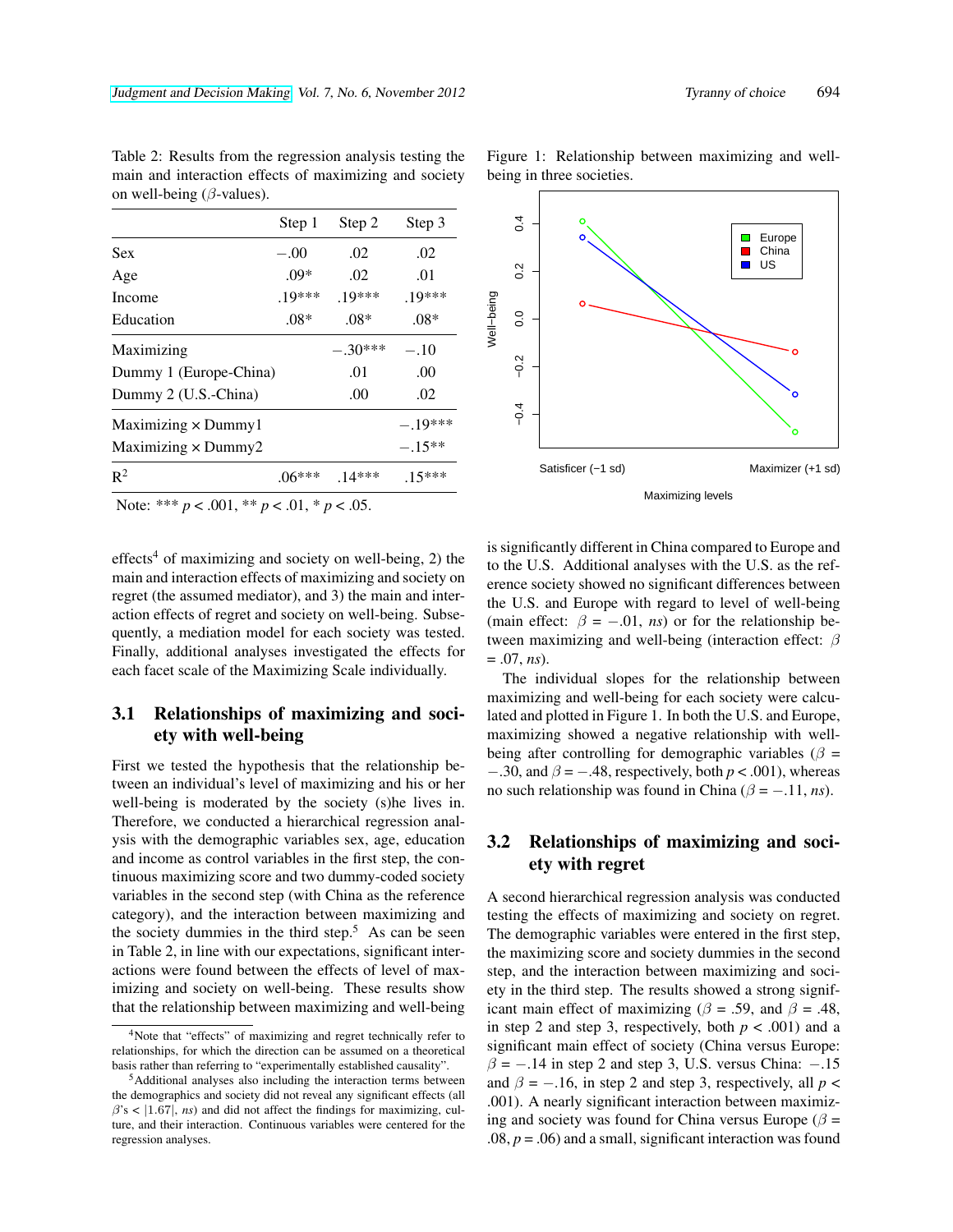

Figure 2: Relationship between maximizing and regret in three societies. Figure 3: Relationship between regret and well-being in



for China versus the U.S.  $(\beta = .11, p < .05)$  (Figure 2). No main effect of society or interaction with maximizing were found for Europe versus the U.S. ( $\beta = -0.01$ , and  $\beta$ = .02, respectively, both ns). Importantly, as can be seen in Figure 2, in all three societies, maximizing was associated with higher levels of regret;  $\beta = .59$ ,  $\beta = 60$ , and  $\beta =$ .57, for Europe, the U.S., and China, respectively, all *p* < .001 (after controlling for demographic variables). A full overview of the results is presented in Appendix C.

#### 3.3 Relationships of regret and society with well-being

A third hierarchical regression analysis was conducted testing the impact of regret and society on well-being. The demographic variables were entered in the first step, the regret score and the society dummies in the second step, and the interaction between regret and society in the third step. The results showed a significant main effect of regret ( $\beta = -.40$ ,  $p < .001$  and  $\beta = -.17$ ,  $p < .05$ , for step 2 and step 3, respectively). For society, no significant main effect was found for Europe versus China ( $\beta$  = −.04, in step 2 and β = −.03, in step 3, both *ns*) or for the U.S. versus China ( $\beta = -.06$ , in step 2 and  $\beta = -.04$ , in step 3, both *ns*). A significant interaction between regret and society was found for Europe versus China ( $\beta$  $= -.18$ ,  $p < .001$ ), and for the U.S. versus China ( $\beta =$ −.19, *p* < .001). No main effect of society or interaction with regret was found for Europe versus the U.S. ( $\beta$  =  $-0.03$ , and  $\beta = 0.02$ , respectively, both *ns*). As can be seen in Figure 3, regret had a negative relationship with wellbeing after controlling for demographic variables in both the U.S. and Europe ( $\beta$  = -.43, and  $\beta$  = -.51, both *p* <

.001), whereas the relation in China was much weaker ( $\beta$  $= -.18$ ,  $p < .05$ ). A full overview of the results is presented in Appendix C.

#### 3.4 Mediation analyses

The results of the previous analyses indicate that the difference between China on the one hand and Europe and the U.S. on the other hand with regard to the degree to which maximizing is detrimental to well-being should not be considered in terms of a different relationship between maximizing and regret but primarily in terms of a different relationship between regret and well-being. Such a moderated mediation effect was corroborated by a final hierarchical regression analysis entering the demographic variables in the first step, maximizing, society and its interaction in the second step, and regret and the interaction with society in the third step (for methodological details of this procedure, see, Muller, Judd & Yzerbyt, 2005). This analysis showed that for the comparison between Europe and China, the significant interaction effect of maximizing and society in step 2 ( $\beta = -19$ ,  $p < .001$ ), dropped substantially and was rendered only marginally significant in Step 3 ( $\beta$  = -.10,  $p$  = .08) when regret and its interaction with society were entered. For the comparison between the U.S. and China the significant interaction effect of maximizing and society in step 2 ( $\beta = -15$ ,  $p < .01$ ) completely disappeared in Step 3 ( $\beta = -.02$ , *ns*). The interaction between culture and regret in step 3 approached significant for Europe versus China ( $\beta$  = -.12,  $p = .06$ ) and significant for the U.S. versus China ( $\beta$  =  $-.19, p < .01$ ).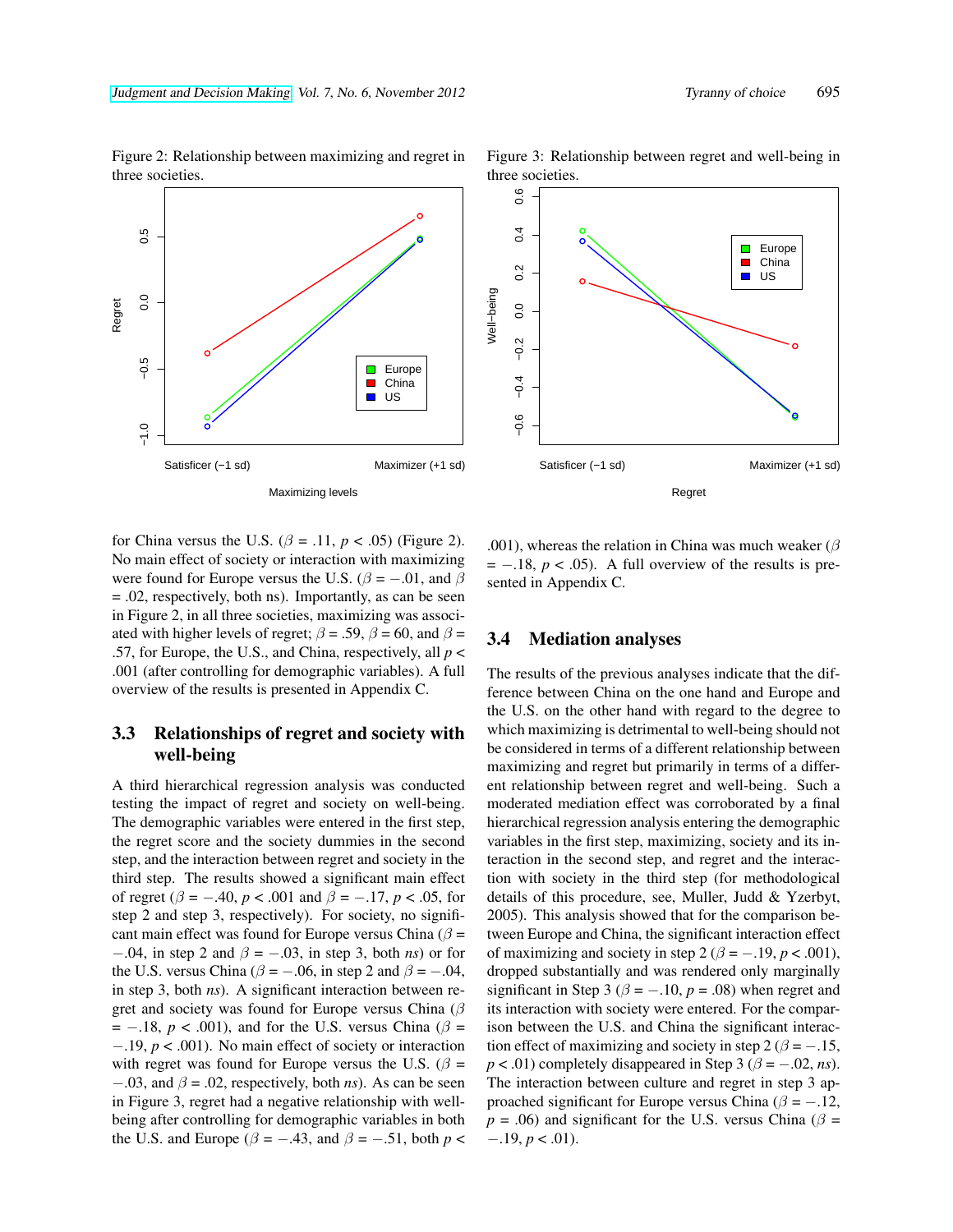|        | Total effect (SE) | Direct effect   | Indirect effect |
|--------|-------------------|-----------------|-----------------|
| Europe | $-.67***(.08)$    | $-.36***(0.10)$ | $-.30***(.07)$  |
| China  | $-.13$ $(.08)$    | (.09)<br>$-.02$ | (.06)<br>$-.11$ |
| U.S.   | $-.44***(.08)$    | (.09)<br>$-.08$ | $-.36***(07)$   |

Table 3: Total, direct and indirect effects of maximizing on well-being through regret in three societies.

Note: 5000 bootstrap samples, standard errors (reported between parentheses) are estimated by OLS (total and direct effect) or bootstrapping (indirect effects)

\*\*\* *p* < .001, for the indirect effects, \*\*\* = effect within 99% bias corrected confidence interval.

As a final test of the conditional indirect effects, we used the bootstrapping procedure and macro for mediation analyses provided by Preacher and Hayes (2008). Unstandardized effects for the mediation effects (controlled for demographic variables) for each society individually are presented in Table 3. These analyses show that the total effect of maximizing on well-being in Europe stems from the combination of a direct and an indirect effect through regret, whereas in the U.S., the total effect of maximizing on well-being is entirely attributed to their indirect link.

#### 3.5 Relationships at the facet level

In general, the total negative relationship between maximizing and well-being and the mediation by regret was similar in our two western societies and clearly different from the non-western society. However, given that previous studies argued that the High Standards facet scale of the Maximizing Scale may not show the same negative relationships to well-being as the two other facets, we conducted additional analyses for each of the facet scales. Moreover, the findings obtained in our samples with the total scale indicated that the relationship between maximizing and well-being was somewhat stronger in Europe because, in addition to the strong indirect effects in both the U.S. and Europe, an additional direct effect was revealed in Europe. Analyzing the effects of the individual facet scales may clarify the small differences between Europe and the U.S. on a more detailed level.

Hierarchical regression analyses for well-being, similar to the analysis for the global Maximizing Scale, were conducted for each facet scale entering the society dummies and the facet instead of the global maximizing score in Step 2, and the interaction in Step 3. Given that we are also specifically interested in potential differences between the U.S. and Europe regarding the individual relationships between the maximizing facet scales and wellbeing, we chose Europe as the reference society for the analysis this time. Similar to the differences between China and Europe in the relationship between the global Maximizing Scale and well-being, significant interaction effects of society  $\times$  facet scale emerged when comparing Europe to China ( $\beta$  = .16, *p* < .001,  $\beta$  = .11, *p* < .05,  $\beta$  = .12, *p* < .05, for Alternative Search, Decision Difficulty, and High Standards, respectively). For the comparison between Europe and the U.S., no significant interactions with society were found for Alternative Search ( $\beta = .07$ , *ns*) and Decision Difficulty ( $\beta$  = .02, *ns*). However, the interaction with High Standards clearly showed a different effect on well-being in the U.S. compared to Europe  $(\beta = .13, p < .05)$ . Individual slopes revealed a significant negative relationship between High Standards and well-being in Europe ( $\beta$  = -.22,  $p$  < .001), but not in the U.S.  $(\beta = .01, ns)$ . With respect to the relation of the individual facets to regret, regression analyses showed that each of the three facets had a strong relation to regret in Europe, China and the U.S. (all  $\beta$  > .31, all  $p < .001$ ) and in line with the limited interactions with the global Maximizing Scale, no interactions with society were found on the facets scale level. A full overview of the results at the facet level is presented in Appendix D.

Next, mediation analyses at the facet level were conducted using the bootstrap procedure by Preacher and Hayes (2008). The results of these analyses, summarized in Table 4, revealed that in Europe each of the three facet scales had a significant indirect effect, as well as a modest direct effect, for Alternative Search and Decision Difficulty in the same direction as the indirect effect.

In the U.S., indirect effects similar to those in Europe were found for all facet scales. Especially interesting however, no total effect of High Standards was found in the U.S., because the detrimental indirect effect of High Standards on well-being was countered by its direct effect, which showed an opposite sign (see Table 4). This finding signals that, in the U.S. sample, High Standards are associated with increased regret, and therefore with lower well-being, but they also have a positive association with well-being that is independent from their association with regret.

To get some insight in this particular finding, we computed correlations with the measures for the positive and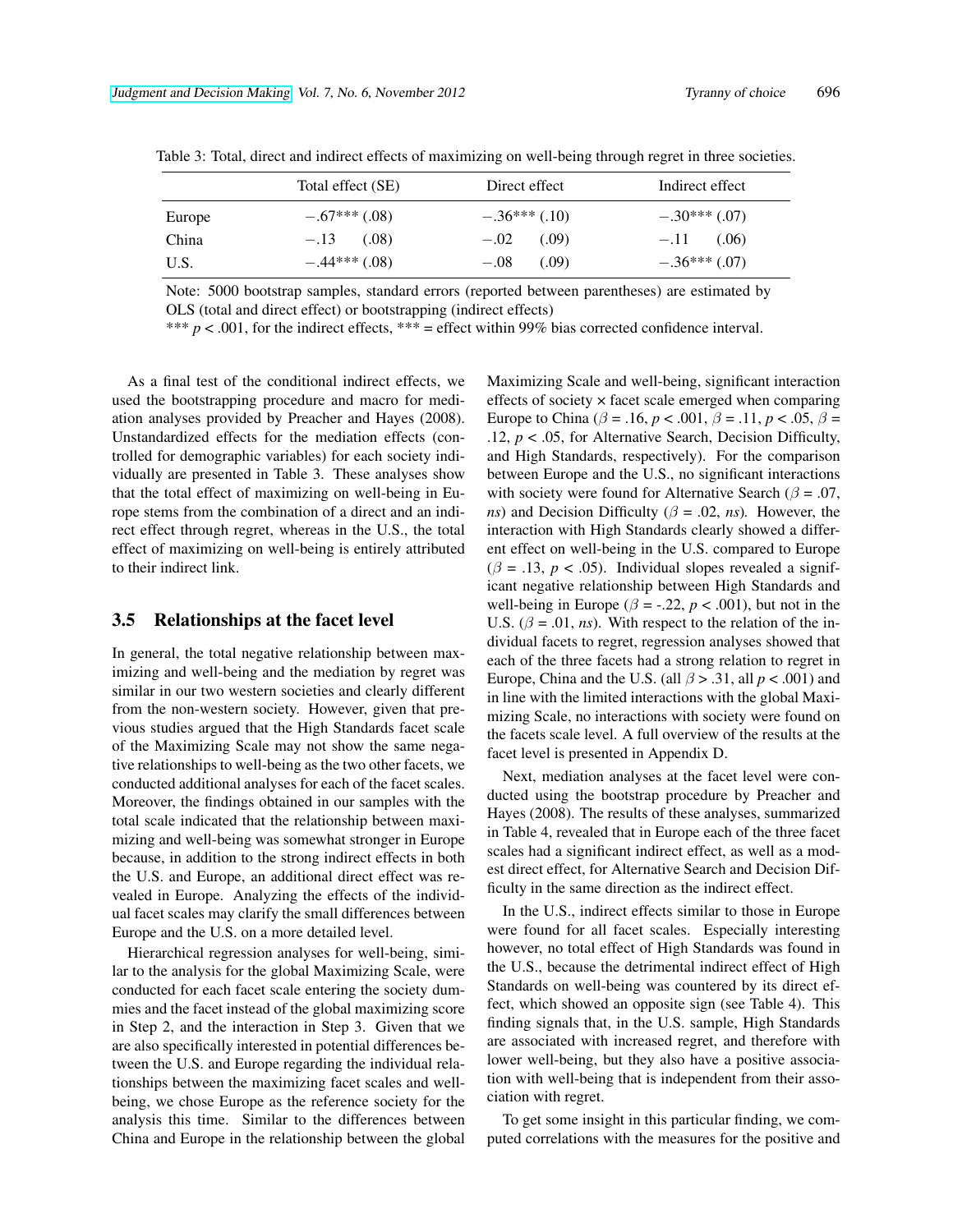|       |                                                 | <b>Total Effect</b><br>(SE)                          | Direct Effect<br>(SE)                                 | Indirect effect<br>(SE)                                 |
|-------|-------------------------------------------------|------------------------------------------------------|-------------------------------------------------------|---------------------------------------------------------|
|       | Europe Search<br>Difficulty<br><b>Standards</b> | $-.47***(.07)$<br>$-.39***(.07)$<br>$-.23***(.06)$   | $-.26***(.07)$<br>$-.17*$<br>(.07)<br>$-.06$<br>(.06) | $-.22***(.05)$<br>$-.22***$ (.04)<br>$-.17***(.04)$     |
| China | Search<br>Difficulty<br><b>Standards</b>        | (.07)<br>$-.07$<br>$-.15**$<br>(.06)<br>.03<br>(.06) | .02<br>(.07)<br>$-.11$<br>(.06)<br>.09<br>(.07)       | (.05)<br>$-.09$<br>(.03)<br>$-.04$<br>$-.06**$<br>(.03) |
| U.S.  | Search<br>Difficulty<br><b>Standards</b>        | $-.29***(.07)$<br>$-.32***(.05)$<br>.01<br>(.07)     | (.07)<br>$-.05$<br>$-.16**$<br>(.05)<br>$.22***(.06)$ | $-.25***(.04)$<br>$-.15***(.03)$<br>$-.22***$ (.04)     |

Table 4: Total, direct and indirect Effects for each of the facet scales separately in three societies.

Note: \*\*\*  $p < .001$ , \*\*  $p < .01$ , \*  $p < .05$ , for the indirect effects the symbols refer to inclusion in the 99.9%, 99%, and 95% confidence intervals, respectively.

negative perfectionism to assess whether the High Standards items may have a different meaning in the U.S. versus Europe. In the European subsample, the Maximizing High Standards facet was strongly related to both positive and negative perfectionism (*r* = .55 and *r* = .38, both  $p < .001$ ). In the U.S. sample, the High Standards facet showed a similar, strong correlation with positive perfectionism ( $r = .53$ ,  $p < .001$ ), but the relation with negative perfectionism (*r* = .28, *p* <.001) was somewhat (but not significantly; z = 1.87, *ns*) lower compared to Europe. In contrast to the High Standards facet, the other facet scales consistently showed a stronger correlation with negative perfectionism ( $r_{\text{mean}} = .44$ ,  $p < .001$ ) compared to positive perfectionism  $(r_{\text{mean}} = .16, p < .01)$  ( $z = 5.06, p < .001$ ).

Importantly, negative perfectionism was most strongly related to well-being, with  $r = -.56$  ( $p < .001$ ) in the European sample, and a relationship that was somewhat smaller but still substantial in the U.S. sample  $(r = -.43, ...)$  $p < .001$ ) ( $z = 2.05$ ,  $p < .05$ ). Positive perfectionism also showed a small negative relationship with well-being (*r*  $= -0.13$ ,  $p < 0.05$ ) in the European sample but, most interestingly, a positive association was found in the U.S. sample  $(r = .14, p < .05)$   $(z = 3.22, p < .01)$ . As will be discussed below, these different patterns may provide valuable insights in how and why high standards can have ambiguous relationships with well-being.

### 4 Discussion

Recent literature has asserted that, although a tendency to maximize in everyday choices and decisions can lead to better objective outcomes, it reduces an individual's wellbeing (Schwartz et al., 2002). However, given that the context and amount of choice in everyday life is largely determined by the society one lives in, we proposed that an individual's dispositional tendency for maximizing will have a negative effect on well-being in western societies only, where personal choice and the number of options are abundant or even excessive, the value society places on individual choice is high, and the responsibility for being unhappy is attributed to the individual failure to make the right choices. In societies where personal choice is more limited and less valued, and where individual happiness is not supposed to come merely from making the right personal choices, we predicted that a dispositional tendency for maximizing would have no such detrimental impact on the individual's well-being.

In line with the previous work (e.g., Iyengar et al., 2006; Purvis, et al., 2011; Schwartz et al., 2002), the present results indeed demonstrated a clear link between maximizing and well-being in western societies (i.e., the U.S. and Western Europe), which was mediated by experienced regret. In particular, maximizing was associated with increased experience of regret, which in turn had a strong, detrimental impact on well-being. However, in China, this link between maximizing and well-being was absent. The results showed that, although maximizing was associated with a greater vulnerability to experience regret in China as well, unlike in western societies, regret had no substantial impact on general well-being. Hence, these findings corroborate our hypothesis that in societies where individual choice is less abundant and less valued as the way to happiness, an individual tendency to maximize is not as detrimental to well-being compared to societies that do have extensive, perhaps even excessive choice and who place paramount value on individual choice, attributing a failure to be happy to a failure to make the right choices. It therefore seems that, ironically, in terms of well-being, maximizers may be better off living in China than in western societies. However, it should also be noted that the highest levels of well-being were re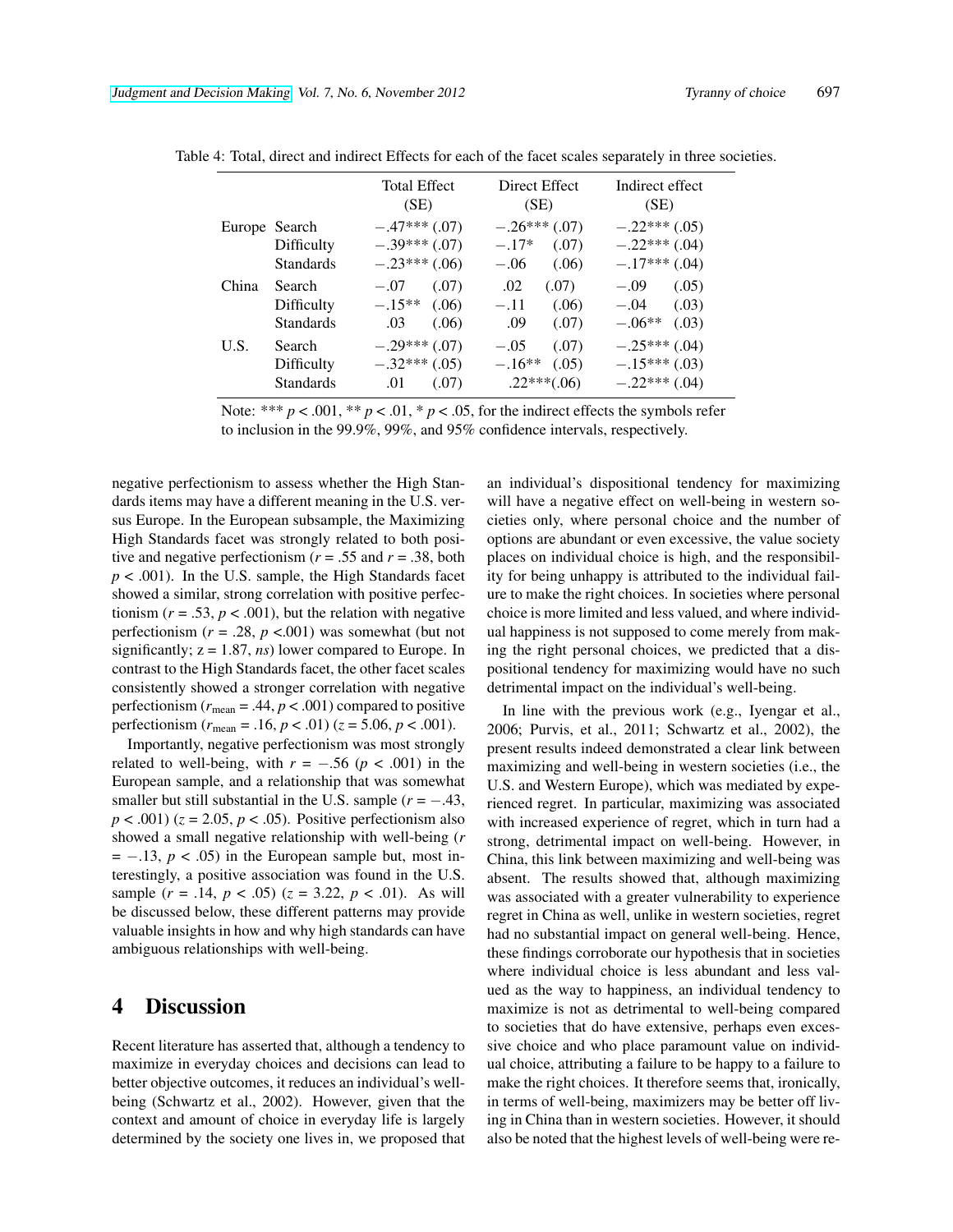ported by satisficers in western societies. Hence, it seems that the individual's way of coping with choice has little relevance for well-being when choice is limited, but it is highly relevant for well-being when choice is abundant. That is, western societies' abundance of choice and the high value attached to personal choice can considerably improve but also decrease the individual's well-being, depending on how he or she approaches these choices in everyday life.

We believe that the substantial cross-cultural differences we obtained reflect genuine differences in the relationship of maximizing and regret with well-being, rather than being the result of potential cross-cultural inequivalence of the measures. Although the present study was not designed as a test of measurement (in)equivalence, it can be noted that a similar factor structure of the maximizing scale was obtained across cultures and that the different measures showed comparable means, standard deviations, and Cronbach alpha's in the U.S., Europe and China. In fact, the variation in the psychometric characteristics of our measures across the different cultures was generally not greater than the variation across previous studies within the same culture (e.g., Diab et al., 2008; Purvis et al., 2011). We also did not find indications of a systematically different response pattern (i.e., a more moderate response style, see Hamamura, Heine & Paulhus, 2008) in Chinese compared to western respondents for the specific measures used in the present study. Hence, we believe that the alternative explanation for our findings in terms of measurement inequivalence is unlikely.

In sum, on the basis of samples drawn from three distinct cultures, our findings suggest that the society an individual lives in plays an important role in the relationship between maximizing and well-being. However, future research may want to pursue a more fine-grained investigation of the influence of society. In particular, such research might investigate these relationships in a greater diversity of both Western-European, and especially nonwestern countries, in order to delineate specific societal parameters that influence the degree to which maximizing and well-being are related. Such parameters may, for example, include economic development and political/societal structure (e.g., authoritarianism versus libertarianism, and individualism versus collectivism), which can be assumed to determine the abundance of choice and the number of options in a society, and/or the value attached to individual choice and the standards for what is believed to be a satisfactory outcome.

Whereas the relationship between maximizing and regret over imperfect choices was relatively stable across cultures, the relationship between regret and well-being was strongly influenced by culture. Therefore, the latter relationship appears to be the key to understanding the overall interaction between maximizing and society in their effect on well-being. Future research may want to delineate this relationship in terms of both the qualitative meaning and the quantitative occurrence of regret. In particular, if a society advocates individual choice as a means to make one's own happiness, the experience of decisional regret signals personal failure to be the person one could and should be. In such a context, regret can be assumed to be especially meaningful and damaging to well-being. In addition, the degree to which a society actually provides opportunities to experience regret represents a more quantitative pathway to well-being. That is, although maximizers in different societies may equally often experience regret when they make choices, some societies may simply offer fewer opportunities to make personal choices and thus also offer fewer opportunities to experience regret, in which case well-being is likely to be more dependent on other factors that are more salient.

#### 4.1 Relationships at the facet level

Importantly, our conclusions based on the total Maximizing Scale overall remain valid when looking at the three facets of the scale individually. Indeed, the individual differences × society interaction also emerged at a more detailed facet level, indicating a detrimental effect of Alternative Search and Decision Difficulty on well-being in Western Europe and the U.S., but not in China. The interaction effect was also found for High Standards when comparing Europe to China, but not when comparing the U.S. to China. These results across the three facet scales of Schwartz et al.'s (2002) Maximizing Scale are also meaningful from a conceptual perspective on maximizing. Indeed, Schwartz and colleagues (2002) considered the maximizing construct and the scale to measure individual differences as multi-faceted. However, as discussed earlier, some previous studies did not find a consistent pattern of results across the three facet scales. Indeed, studies by Diab et al. (2008) and Rim et al. (2011) found high standards to be unrelated or even slightly positively related to indicators of well-being. Also in the present study, the High Standards facet revealed a more ambiguous pattern than the other facet scales, showing to be negatively related to well-being in Europe but not in the U.S.

To understand these divergent findings, we believe the accumulated insights in the perfectionism literature may be helpful. In particular, whereas perfectionism generally has negative effects on well-being, positive aspects of perfectionism have also been identified and these have been shown to yield positive effects on well-being in a number of studies (for an overview, see Stroeber & Otto, 2006). In the present study, we found that especially the High Standards facet is not only linked to negative perfec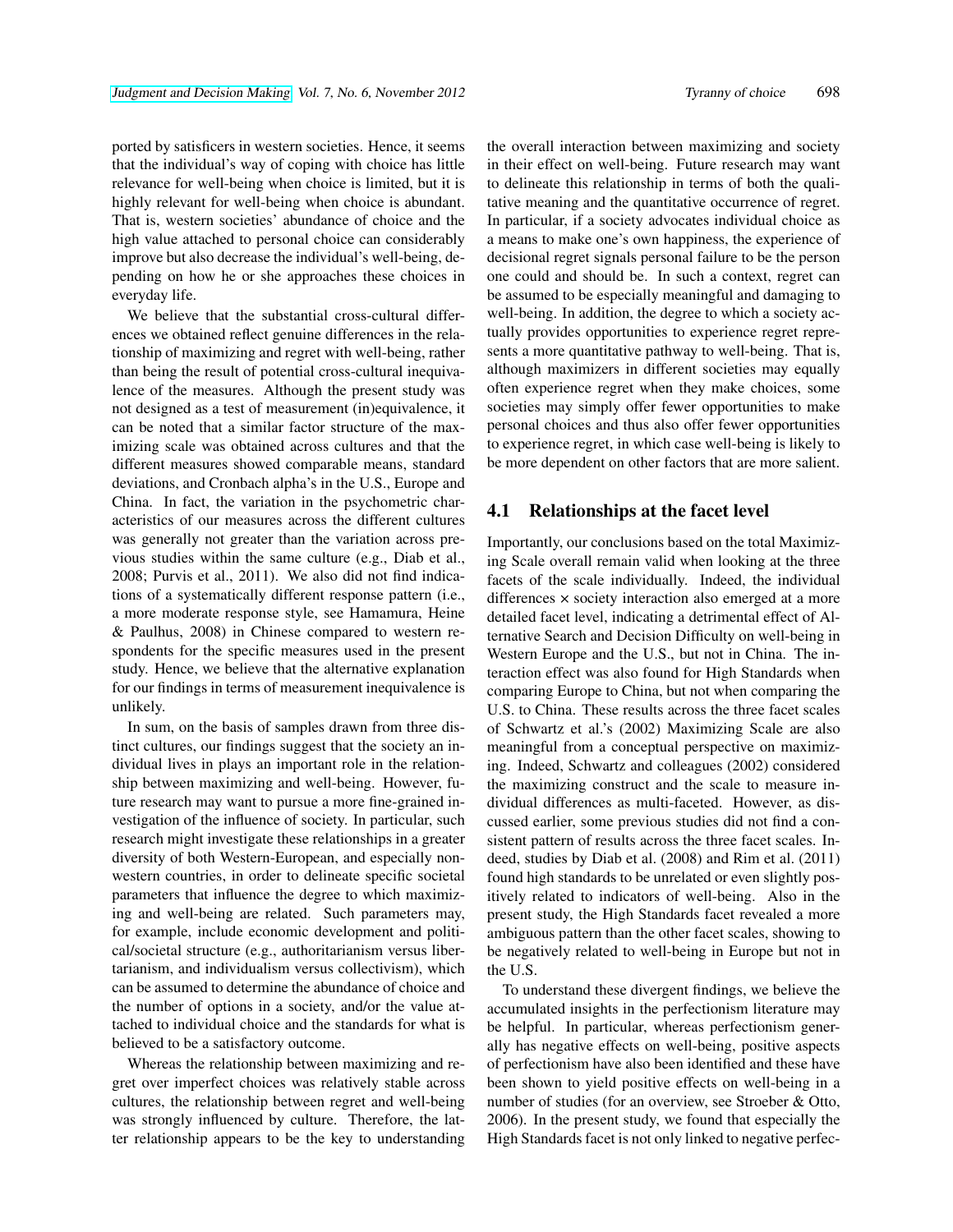tionism (also labeled Neurotic, Unhealthy, or Maladaptive Perfectionism see, Hamacheck, 1978; Stroeber & Otto, 2006) but also, and even more strongly, to positive perfectionism (also called, Normal, Healthy, or Adaptive Perfectionism). This seems to indicate that the Maximizing High Standards facet itself has both an adaptive and a maladaptive aspect or meaning. We therefore suggest that the association between high standards and well-being may vary as a function of the relative strength of the adaptive and maladaptive perfectionism aspects and their relevance for well-being in a given context. In the European sample of our study, high standards were strongly associated with both aspects of perfectionism, but we found no positive relationship between positive perfectionism and well-being to counter the strong negative relation with negative perfectionism, resulting in a strong negative association between high standards and well-being. In the U.S. sample, high standards were also associated with negative perfectionism, which again was strongly related to well-being. Notably, these relationships were smaller than in the European sample. Most importantly however, in contrast to the European sample, positive perfectionism showed a modest positive relationship with wellbeing in the U.S. sample. We believe this pattern of relationships is most meaningful in the light of the absence of an overall negative relationship between high standards and well-being in the U.S. sample. In particular, it seems that, in the U.S. sample, the modest positive influence of the dominant positive aspect of high standards (i.e., positive perfectionism) counters the strong negative influence of the less dominant negative aspect of high standards.

Given the absence of previous cross-cultural research on this issue, it seems premature to draw firm conclusions about whether these findings reflect a genuine, stable difference between the U.S. and Europe. Nevertheless, these differences indicate that the impact of the positive and the negative aspect of high standards can indeed substantially vary across samples, and that the detrimental impact of the negative part of high standards can be compensated by the positive part. Under the right circumstances, the impact of the positive aspect of high standards might even be able to completely overturn the impact of the negative aspect. Interestingly, previous studies on perfectionism may give an indication of the type of sample for which the positive aspect of high standards may have the strongest impact—undergraduate students. It is indeed remarkable that Stroeber and Otto's (2006) review of the positive relationship between positive perfectionism and well-being almost entirely relied on evidence obtained in student samples. Moreover, individual studies showed that positive perfectionism, but not negative perfectionism, is particularly strongly related to school satisfaction (Gilman, Ashby, Sverko, Florell, & Varjas, 2005), and positive perfectionism has stronger relationships than

negative perfectionism with academic achievement (Bieling, Israeli, Smith & Martin, 2003; Brown, Heimberg, Frost, Makris, Juster & Leung, 1999), and "hope of success" (Stoeber & Rambow, 2007), which all can be assumed to be quite central to students' general well-being. Based on these insights, a tentative proposal can be put forward, stating that for students, the positive aspect of high standards may carry more weight in determining well-being than it does in non-student samples, and even reverse the negative effect. As such, the enhanced role of the positive connotation of high standards in determining students' well-being may provide an explanation for the studies that found a small, but significant positive relationship between high standards and well-being in samples of U.S. undergraduate students.

We believe that this "ambivalence" (literally meaning "both valences") perspective, although tentative at this point, may provide a valuable direction for future research to advance our insight in the High Standards facet and the maximizing construct in general, and their relationship with well-being. However, we want to caution that acknowledging a positive aspect to maximizing does not change the concept itself or its core meaning as the tendency to (keep) seek(ing) the best option. This is also important with regard to the measurement of the concept. In particular, whereas—despite its (too) limited focus—the adapted Maximizing scale of Diab et al. (2008) is creditably in line with the maximizing concept, this does not seem to be the case for the recently developed 5-item maximizing scale by Lai (2010) which included two new items that merely tap into the tendency to think and deliberate before acting in decision making (i.e., "My decisions are well thought through" and "Before making a choice, I consider many alternatives thoroughly"). These items—which notably showed the highest loading on the new scale–do not seem to measure the tendency to maximize as in looking for the single best option (hence also considering *all* alternatives), but they rather reflect a tendency to invest cognitive effort when making choices. Therefore, rather than the tendency to maximize, the adaptive willingness to invest effort in making choices (versus cognitive laziness) may be driving the small positive correlation Lai (2010) obtained between her scale and optimism in the two adult samples.

## 5 Conclusion

The present research investigated a person × society perspective on well-being in the context of coping with choice. In particular, we tested whether the relationship between individual differences in maximizing and wellbeing depends on the society the individual lives in. The results clearly showed that for people who are able to set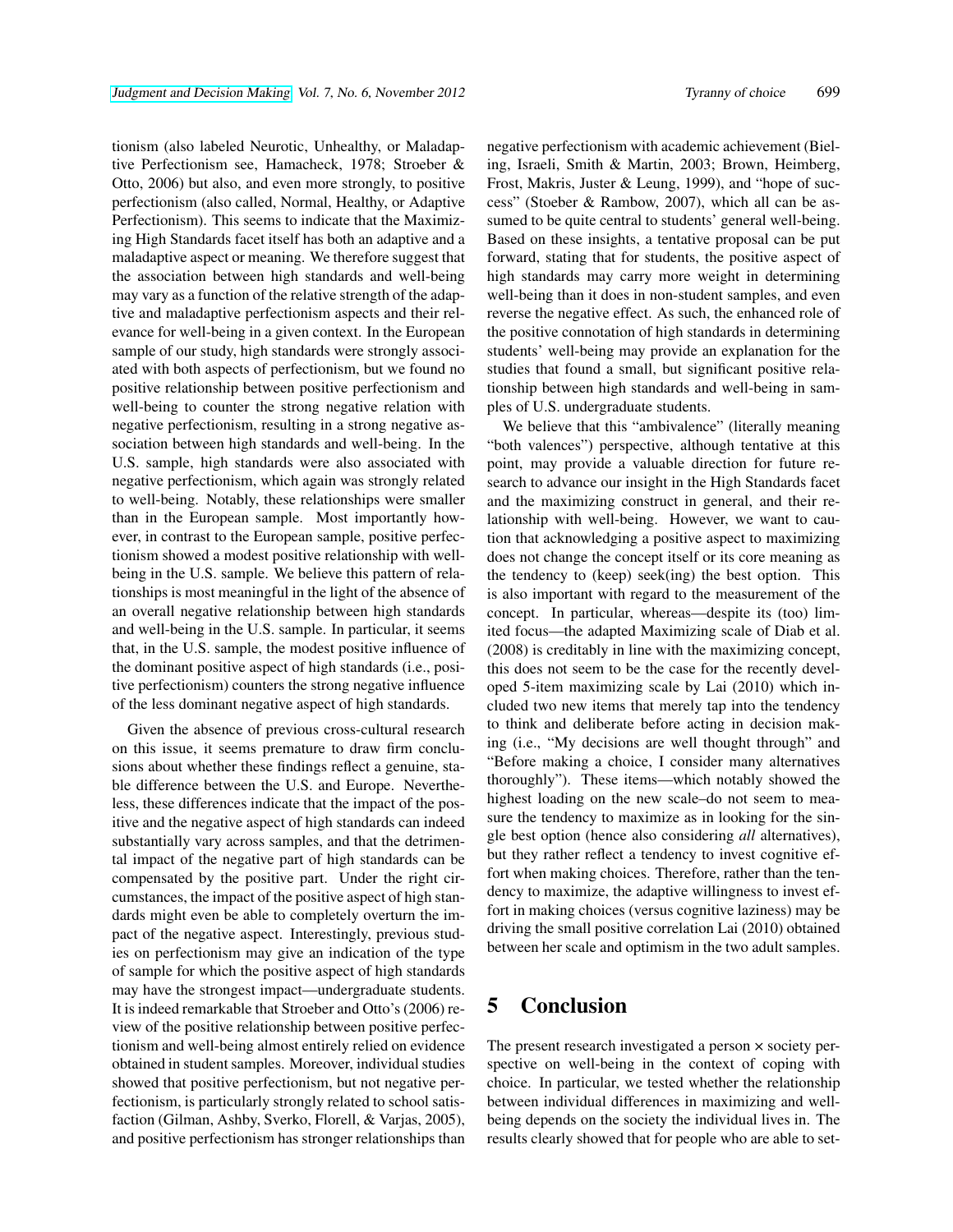tle for a good enough option when facing choice in everyday life (i.e satisficers), living in a society where choice is abundant increases well-being. However, people who are unable to settle for options that are merely good enough, but instead seek for the single best option, experience less well-being in western societies and seem better off living in a society that provides and values more limited individual choice. Hence, whether western societies' abundance of choice and the high value attached to personal choice is a blessing or a curse may depend on how the individual tends to cope with this (excess of) freedom. As Schwartz (2000, 2009) has suggested, in the west, central aspects of identity may be so tied up with freedom of choice that the stakes involved in each decision a person makes are high. Under these conditions, a self-imposed standard to seek the "best" may impose pressure on people that defeats the benefits of such high standards even when individuals are able to attain them.

## References

- Bellah, R., Madsen, R., Sullivan, W., Swinder, A., & Tipton, S. (1985). *Habits of the heart*. Los Angeles: University of California Press.
- Bieling, P. J., Israeli, A. L., Smith, J., & Antony, M. M. (2003). Making the grade: The behavioral consequences of perfectionism in the classroom. *Personality and Individual Differences, 35*, 163–178.
- Botti, S. & Iyengar, S.S. (2006). The dark side of choice: When choice impairs social welfare. *Journal of Public Policy and Marketing, 25,* 24–38.
- Botti, S., & Iyengar, S.S. (2004). The psychological pleasure and pain of choosing: When people prefer choosing at the cost of subsequent outcome satisfaction. *Journal of Personality and Social Psychology, 87*, 312–326.
- Botti, S., Orfali, K., & Iyengar, S. S. (2009). Tragic choices: Autonomy and emotional response to medical decisions. *Journal of Consumer Research, 36,* 337– 352.
- Brown, E. J., Heimberg, R. G., Frost, R. O., Makris, G. S., Juster, H. R. Leung, A. W. (1999). Relationship of perfectionism to affect, expectations, attributions and performance in the classroom. *Journal of Social and Clinical Psychology, 18*, 98–120.
- Chang, E. C., Lin, N. J., Herringshaw, A. J., Sanna, L. J., Perera, M. J., Marchenko, W. (2011). Understanding the link between perfectionism and adjustment in college students: Examining the role of maximizing. *Personality and Individual Differences, 50*, 1074–1078.
- Chernev, A. (2003). Product assortment and individual decision processes. *Journal of Personality and Social Psychology, 85*, 151–162.
- Cohen, S., Kamarck, T., & Mermelstein, R. A global measure of perceived stress. *Journal of Health and Social Behavior, 24*, 385–396.
- Dar-Nimrod, I., Rawn, C. D., Lehman, D. R., & Schwartz, B. (2009). The maximization paradox: The costs of seeking alternatives. *Personality and Individual Differences, 46*, 631–635,
- Diab, D. L., Gillespie, M.A., & Highhouse, S. (2008) Are maximizers really unhappy? The measurement of maximizing tendency. *Judgment and Decision Making, 3*, 364–370.
- Diener, E., Emmons, R. A., Larsen, R. J., & Giffrin, S. (1985). The satisfaction with life scale. *Journal of Personality Assessment, 49*, 71–75.
- Fisman, R., Iyengar, S. S., Kamenica, E., & Simonson, I. (2006). Gender differences in mate selection: Evidence from a speed dating experiment. *The Quarterly Journal of Economics, 121*, 673–697.
- Frost, R. O., Heimberg, R. G., Holt, C. S., Mattia, J. I., Neubauer, A. L. (1993). A comparison of two measures of perfectionism. *Personality and Individual Differences, 14*, 119–126.
- Frost, R. O., Marten, P., Lahart, C., & Rosenblate R. (1990). The development of perfectionism: a study of daughters and their parents. *Cognitive Therapy and Research, 15*, 245–261.
- Gilman, R., Ashby, J. S., Sverko, D., Florell, D.,& Varjas, K. (2005). The relationship between perfectionism and multidimensional life satisfaction among Croatian and American youth. *Personality and Individual Differences, 39*, 155.
- Goldberg, D. P., &Williams, P. (1988). A user's guide to the General Health Questionnaire.Windsor: NFER-Nelson.
- Hamachek, D. E. (1978). Psychodynamics of normal and neurotic perfectionism. *Psychology, 15*, 27–33.
- Hamamura, T., Heine, S. J., & Paulhus, D. L. (2008). Cultural differences in response styles: The role of dialectical thinking. *Personality and Individual Differences, 44,* 932–942.
- Hanoch, Y., Rice, T., Cummings, J., & Wood, S. (2009) How much choice is too much choice? The case of the Medicare prescription drug benefit. *Health Services Research, 44*, 1157–1168.
- Hanoch, Y., Wood, S., Barnes, A., Liu, P., & Rice, T. (2011). Choosing the right Medicare prescription drug program: The effect of age, strategy selection, and choice set size. *Health Psychology, 30*, 719–727.
- Henrich, J, Heine, S. J., Norenzayan, A. (2010). The weirdest people in the world ? *Behavioral and Brain Sciences, 33*, 61–135.
- Iyengar, S. S., & Lepper, M. (2000). When choice is demotivating: Can one desire too much of a good thing?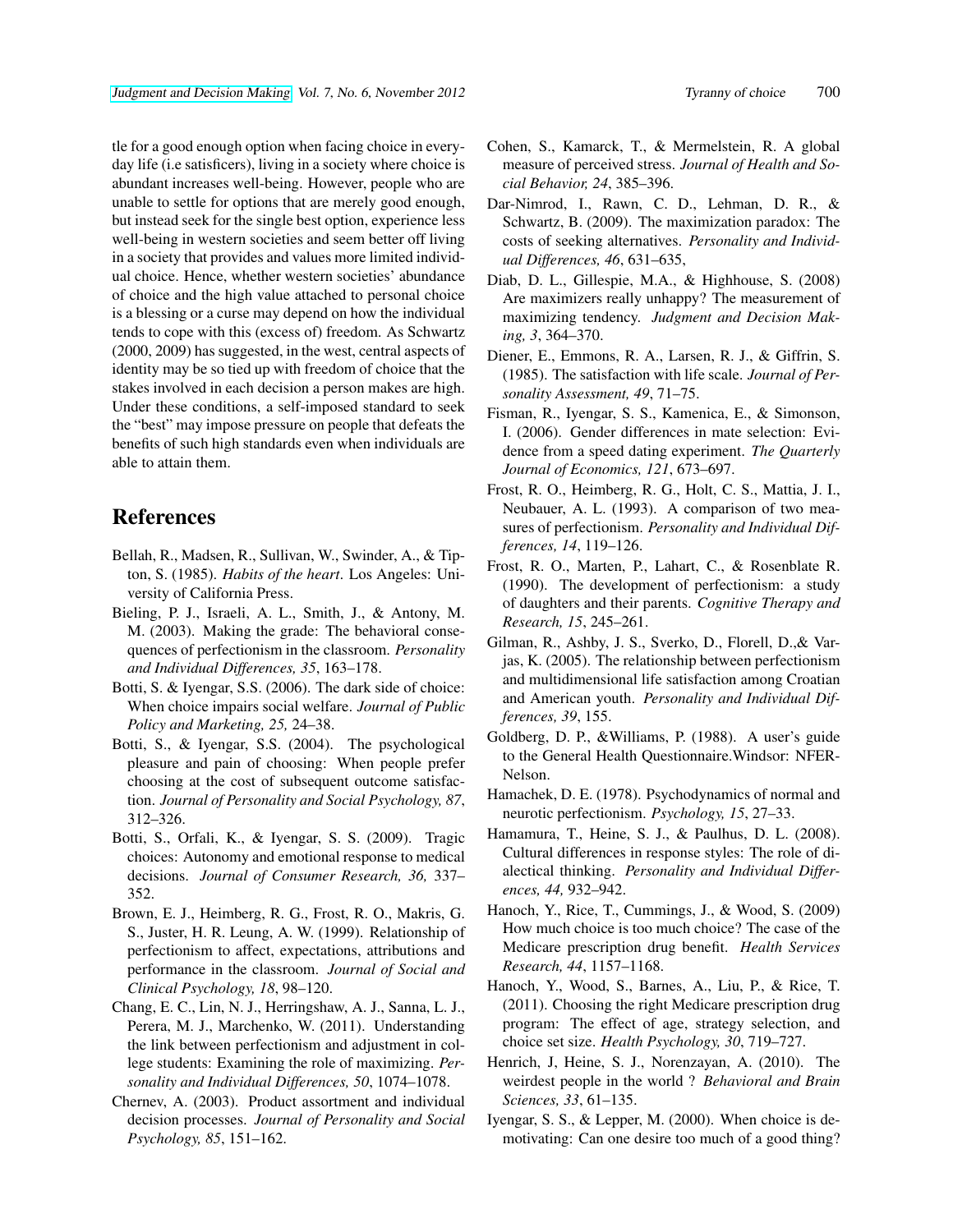*Journal of Personality and Social Psychology, 79*, 995– 1006.

- Iyengar, S. S., Jiang, W., & Huberman, G. (2004). How much choice is too much: Determinants of individual contributions in 401K retirement plans. In O. S. Mitchell & S. Utkus (Eds.) *Pension design and structure: New lessons from behavioral finance* (pp. 83–95). Oxford: Oxford University Press.
- Iyengar, S. S., Wells, R. E., & Schwartz, B. (2006). Doing better but feeling worse: Looking for the "best" job undermines satisfaction. *Psychological Science, 17*, 143–150.
- Lai, L. (2010). Maximizing without difficulty: A modified maximizing scale and its correlates. *Judgment and Decision Making, 5*, 164–175.
- Liu, Z. (2005). Institution and inequality: The hukou system in China. *Journal of Comparative Economics, 33*, 133–157.
- Lyubomirsky, S., & Lepper, H. S. (1999). A measure of subjective happiness: Preliminary reliability and construct validation. *Social Indicators Research, 46*, 137– 155.
- Markus, H. R. & Schwartz, B. (2010) Does choice mean freedom and well being? *Journal of Consumer Research, 37,* 344–355.
- Muller, D., Judd, C. M., & Yzerbyt, V. Y. (2005). When moderation is mediated and mediation is moderated. *Journal of Personality and Social Psychology, 89*, 852– 863.
- Preacher, K. J., & Hayes, A. F. (2008). Asymptotic and resampling strategies for assessing and comparing indirect effects in simple and multiple mediator models. *Behavior Research Methods, 40,* 879–891.
- Purvis, A., Howell, R. T., Iyer, R. (2011). Exploring the role of personality in the relationship between maximization and well-being. *Personality and Individual Differences, 50*, 370–375.
- Rim, H. B., Turner, B. M., Betz, N. E., Nygren, T. E. (2011). Studies of the dimensionality, correlates, and meaning of measures of the maximizing tendency. *Judgment and Decision Making, 6*, 565–579.
- Savani, K., Markus, H. R., Naidu, N. V. R., Kumar, S. & Berlia, N. (2010). What counts as a choice?: U.S. Americans are more likely than Indians to construe actions as choices. *Psychological Science, 21*, 391–398.
- Scheibehenne, B., Greifeneder, R., & Todd, P. M. (2009). What moderates the too-much-choice effect? *Psychology & Marketing, 26*, 229–253.
- Scheibehenne, B., Greifeneder, R., & Todd, P. M. (2010). Can there ever be too many options? A meta-analytic review of choice overload. *Journal of Consumer Research.*
- Schwartz, B. (2000). Self-determination: the tyranny of freedom. *American Psychologist, 55*, 79–88
- Schwartz, B. (2004). *The paradox of choice*. New York: Ecco.
- Schwartz, B. (2009). Be careful what you wish for: The dark side of freedom. In R. M. Arkin, K. C. Oleson, & P. J. Carroll (Eds.), *Handbook of the uncertain self: Perspectives from social and personality psychology* (pp. 62–77). New York: Psychology Press.
- Schwartz, B., Ward, A., Monterosso, J., Lyubomirsky, S., White, K., & Lehman, D. R. (2002). Maximizing versus satisficing: Happiness is a matter of choice. *Journal of Personality and Social Psychology, 83*, 1178– 1197.
- Schwartz, S. H. (1999). A theory of cultural values and some implications for work. *Applied Psychology: An International Review, 48*, 23–47.
- Stoeber, J. & Otto, K. (2006). Positive conceptions of perfectionism: approaches, evidence, challenges. *Personality and Social Psychology Review, 10*, 295–319.
- Stoeber, J. & Rambow, A. (2007). Perfectionism in adolescent school students: Relations with motivation, achievement, and well-being. *Personality and Individual Differences, 42*, 1379–1389.
- World Health Organization (1998). WHO (Five) Well-Being Index.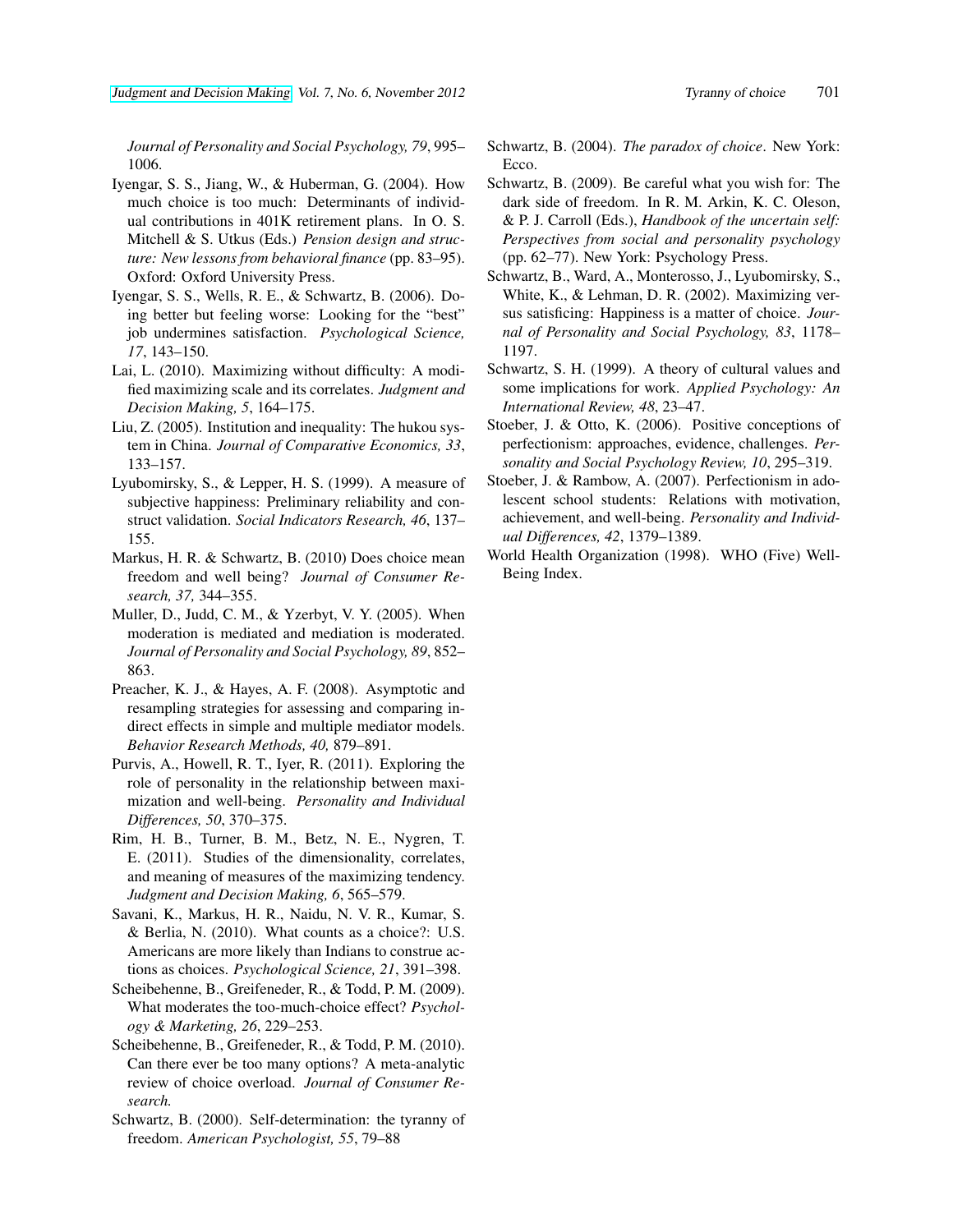# Appendix A

The Maximizing-satisficing scale (Schwartz et al. 2002).

1) No matter how satisfied I am with my job, it's only right for me to be on the lookout for better opportunities. AS

2) When I am in the car listening to the radio, I often check other stations to see if something better is playing, even if I am relatively satisfied with what I'm listening to. AS

3) When I watch TV, I channel surf, often scanning through the available options even while attempting to watch one program. AS

4) I treat relationships like clothing: I expect to try a lot on before finding the perfect fit. AS

5) I often find it difficult to shop for a gift for a friend. DD

6) Renting videos is really difficult. I'm always struggling to pick the best one. DD

7) I'm a big fan of lists that attempt to rank things (the best movies, the best singers, the best athletes, the best novels, etc.). AS

8) When shopping, I have a hard time finding clothing that I really love. DD

9) I find that writing is very difficult, even if it's just writing a letter to a friend, because it's so hard to word things just right. I often do several drafts of even simple things. DD

10) I never settle for second best. HS

11) Whenever I'm faced with a choice, I try to imagine what all the other possibilities are, even ones that aren't present at the moment. HS

12) I often fantasize about living in ways that are quite different from my actual life AS

13) No matter what I do, I have the highest standards for myself. HS

Note: AS = Alternative Search, DD = Decision Difficulty, HS = High Standards.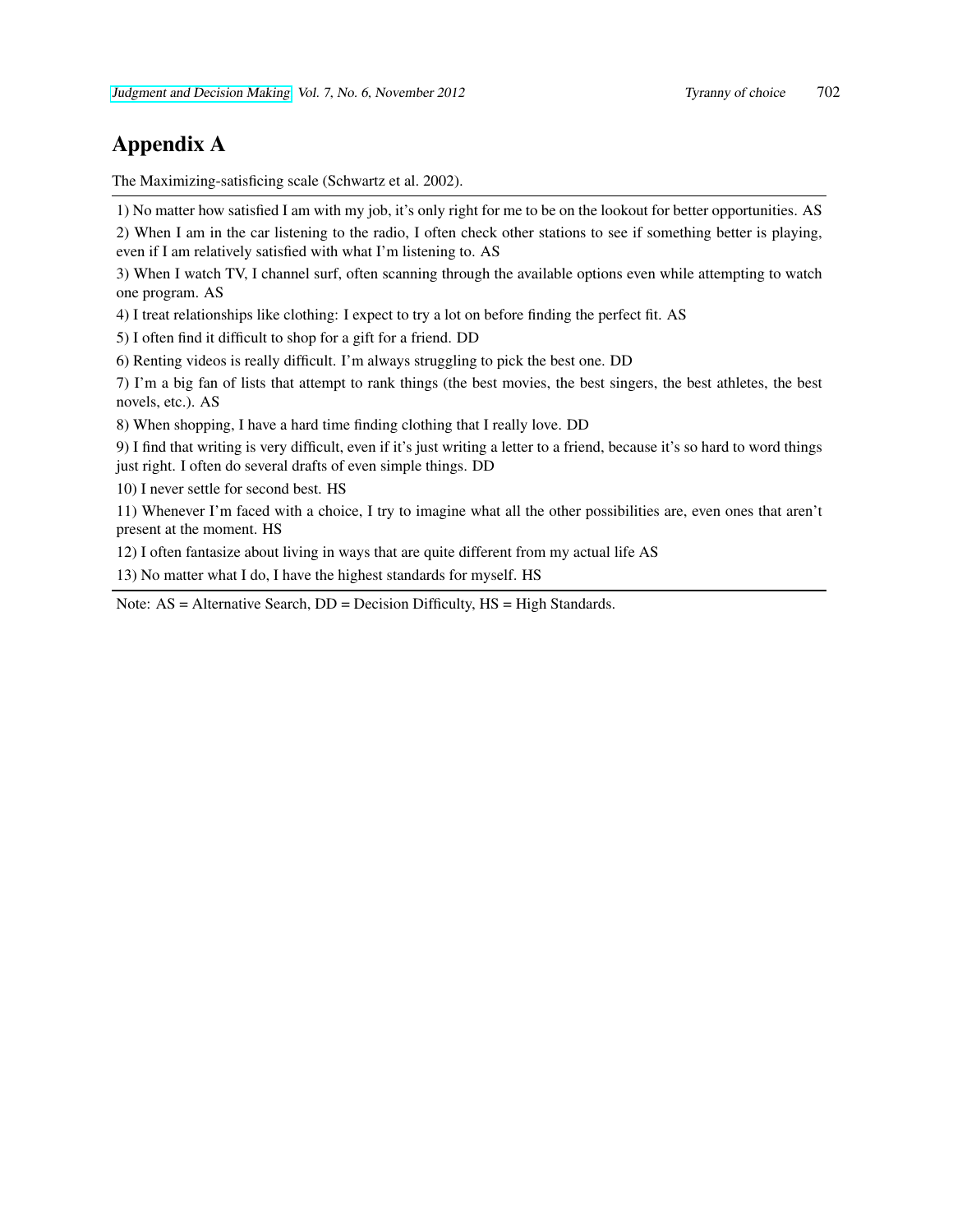# Appendix B

|            | AS       | DD       | <b>HS</b> | Regret   | Well-being |
|------------|----------|----------|-----------|----------|------------|
| Maximizing | $.88***$ | $.76***$ | $.63***$  | $.60***$ | $-.30***$  |
|            | $.87***$ | .78***   | $.57***$  | .59***   | $-.44***$  |
|            | $.89***$ | $.72***$ | $.67***$  | $.55***$ | $-.14*$    |
|            | $.86***$ | $.76***$ | $.60***$  | $.62***$ | $-.28***$  |
| AS         |          | .45***   | $.41***$  | $.51***$ | $-.29***$  |
|            |          | $.50***$ | $.25***$  | $.51***$ | $-.42***$  |
|            |          | .43***   | $.52***$  | $.45***$ | $-.11$     |
|            |          | $.40***$ | $.40***$  | $.52***$ | $-.23***$  |
| DD         |          |          | $.25***$  | $.50***$ | $-.32***$  |
|            |          |          | $.26***$  | .48***   | $-.36***$  |
|            |          |          | $.22***$  | $.50***$ | $-.20**$   |
|            |          |          | $.23***$  | .49***   | $-.35***$  |
| <b>HS</b>  |          |          |           | $.34***$ | $-.04$     |
|            |          |          |           | $.32***$ | $-.16**$   |
|            |          |          |           | $.29***$ | .02        |
|            |          |          |           | $.36***$ | .05        |
| Regret     |          |          |           |          | $-.41***$  |
|            |          |          |           |          | $-.50***$  |
|            |          |          |           |          | $-.19**$   |
|            |          |          |           |          | $-.43***$  |

Intercorrelations between the variables in the Total sample, and the European, Chinese and U.S. sample, respectively.

Note: upper line: total sample, second line: European sample, third line: Chinese sample, fourth line: U.S. sample. \*\*\*  $p < .001$ , \*\*  $p < .01$ , \*  $p = .46$ .

# Appendix C

Full results of the Regression analyses testing the relationship of maximizing and society with Regret (C1) and the relationship of Regret and society with well-being (C2).

| <b>Table C1</b>            | Step 1    | Step 2    | Step 3           | <b>Table C2</b>        | Step 1   | Step 2    | Step 3    |
|----------------------------|-----------|-----------|------------------|------------------------|----------|-----------|-----------|
| <b>Sex</b>                 | .01       | $-.04$    | $-.04$           | <b>Sex</b>             | $-.00$   | $-.00$    | .00       |
| Age                        | $-.18***$ | $-.04$    | $-.03$           | Age                    | $.09*$   | .02       | .02       |
| Income                     | $-.01$    | $-.00$    | $-.01$           | Income                 | $.19***$ | $.19***$  | $.19***$  |
| Education                  | $-.02$    | $-.03$    | $-.03$           | Education              | $.08*$   | $.07*$    | $.07*$    |
| Maximizing                 |           | $50***$   | .48***           | Regret                 |          | $-.40***$ | $-.17*$   |
| Dummy 1 (Europe-China)     |           | $-.14***$ | $-.14***$        | Dummy 1 (Europe-China) |          | $-.04$    | $-.03$    |
| Dummy 2 (U.S.-China)       |           |           | $-15*** - 16***$ | Dummy 2 (U.S.-China)   |          | $-.06$    | $-.04$    |
| Maximizing $\times$ Dummy1 |           |           | .08              | $Regret \times Dummy1$ |          |           | $-.18***$ |
| Maximizing $\times$ Dummy2 |           |           | $.11*$           | $Regret \times Dummy2$ |          |           | $-.19***$ |
| $R^2$                      | $.03***$  | $.35***$  | $.01*$           | $\mathbb{R}^2$         | $.06***$ | $.16***$  | $.01***$  |